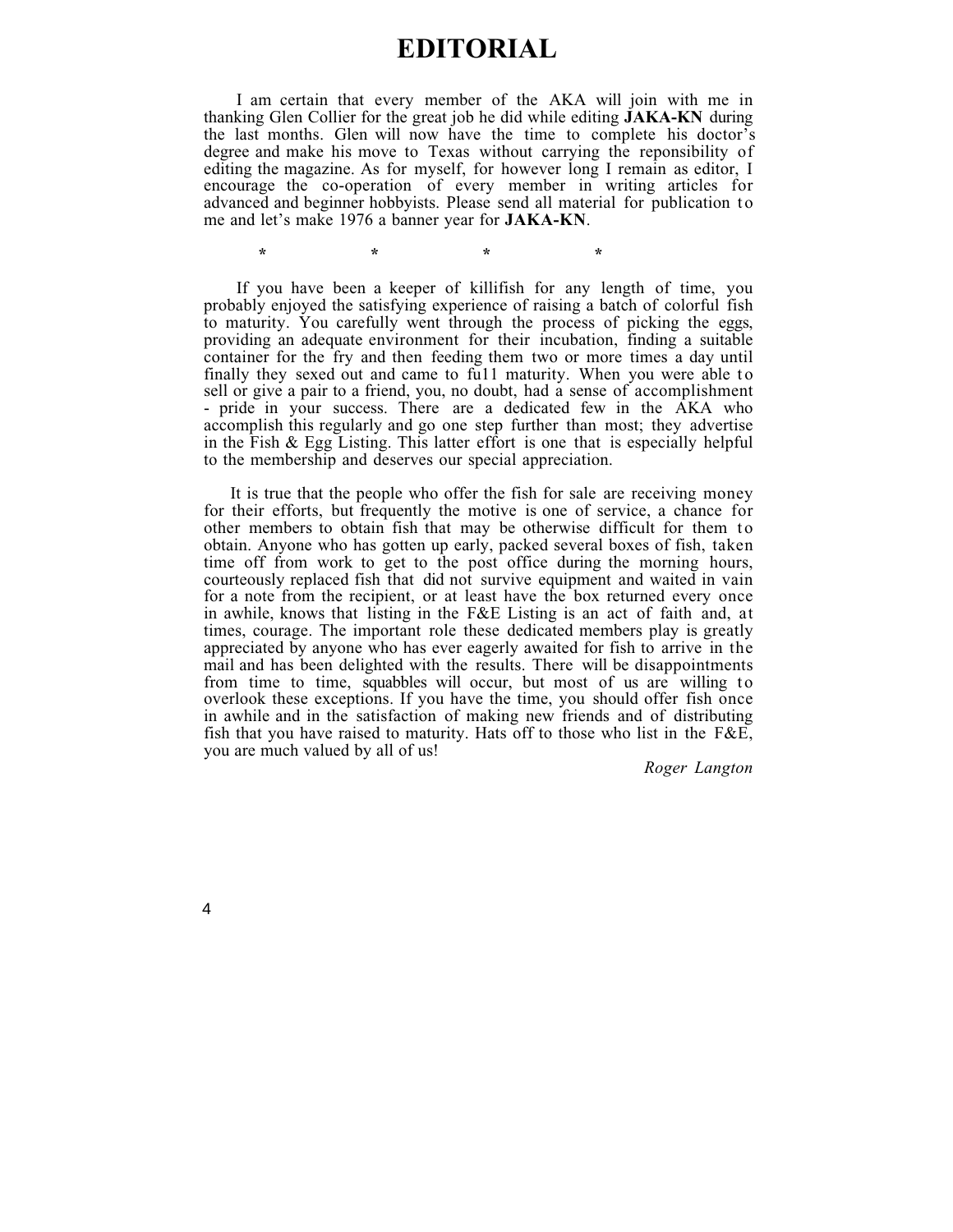# **The History of the Genus** *Roloffia*

E. Roloff Karlsruhe, Germany

This history started in 1959 when I presented by Danish friend, Ove Larsen, with a pair of *Nothobranchius rachovii.* This beautiful fish had disappeared from Europe during the last war, but I was able to find it again in 1958 in Mozambique. My friend Larsen then passed on the pair of N. *rachovii* to Col. J. Scheel who shortly afterwards sent me his **Killie-Letters** and suggested a collaboration. Our collaboration became quite extensive over the next few years. During that time Scheel frequently received killifish from West Africa from the Danish zoologist, Stenholt Clausen, who had been living there for some years. Scheel had taken on the task of studying these fish, of crossing them, etc., thereby helping to prepare Clausen's scientific works concerning these fish. Upon the suggestion of Scheel, I also sent killifish from my Sierra Leone expeditions to Scheel so that Clausen could identify them and, if necessary, describe them as new species. At that time I was also very much involved with rare and new species of other genera. I was eagerly looking forward to rewarding scientific results from our teamwork.

In 1962 and 1963 1 was also able to bring back from Sierra Leone several populations of the "golden pheasant." Clausen was very happy about this. He had determined that it could not be identical with the species which Boulenger in 1915 and Myers in 1933 described as *Aphyosemion sjoestedti* (L nnberg, 1895). After some research it was decided that the "golden pheasant" represented an as yet undescribed species and that *Aphyosemion coeruleum* (Boulenger, 1915) was a junior synonym of *A. sjoestedti.* Through my pinpointing of the exact places where this fish had been found, Clausen was able now to describe the "golden pheasant" as a new species: *A. occidentale* (Clausen, 1966). Already some time before this description Scheel and Clausen had come to the conclusion that *A. occidentale* and related species differed so much from the other *Aphyosemion* species that the establishment of a new genus was necessary. They wanted to name this new genus after me but I repeatedly declined.

Only when Clausen personally wrote a very nice letter to me from West Africa and also mentioned that already as a schoolboy he had read my articles with great interest I agreed to the generic name *Roloffia*. Clausen had returned from West Africa at the end of 1966, suffering from bilharziasis and two types of filariasis. His condition finally worsened so much that he had to give up his work. I continued his research on the Roloffia-species, went on several more expeditions to West Africa and described, alone or in collaboration with Prof. Dr. Ladiges, further new *Roloffia*-species. I could not have known that this idealism on my part would create ill-will in some quarters. In August of 1969 1 gave a talk and slide-show during the Convention in Palo Alto. All the friends of the AKA were extremely nice to me and according to the **Killie Notes** of Sept.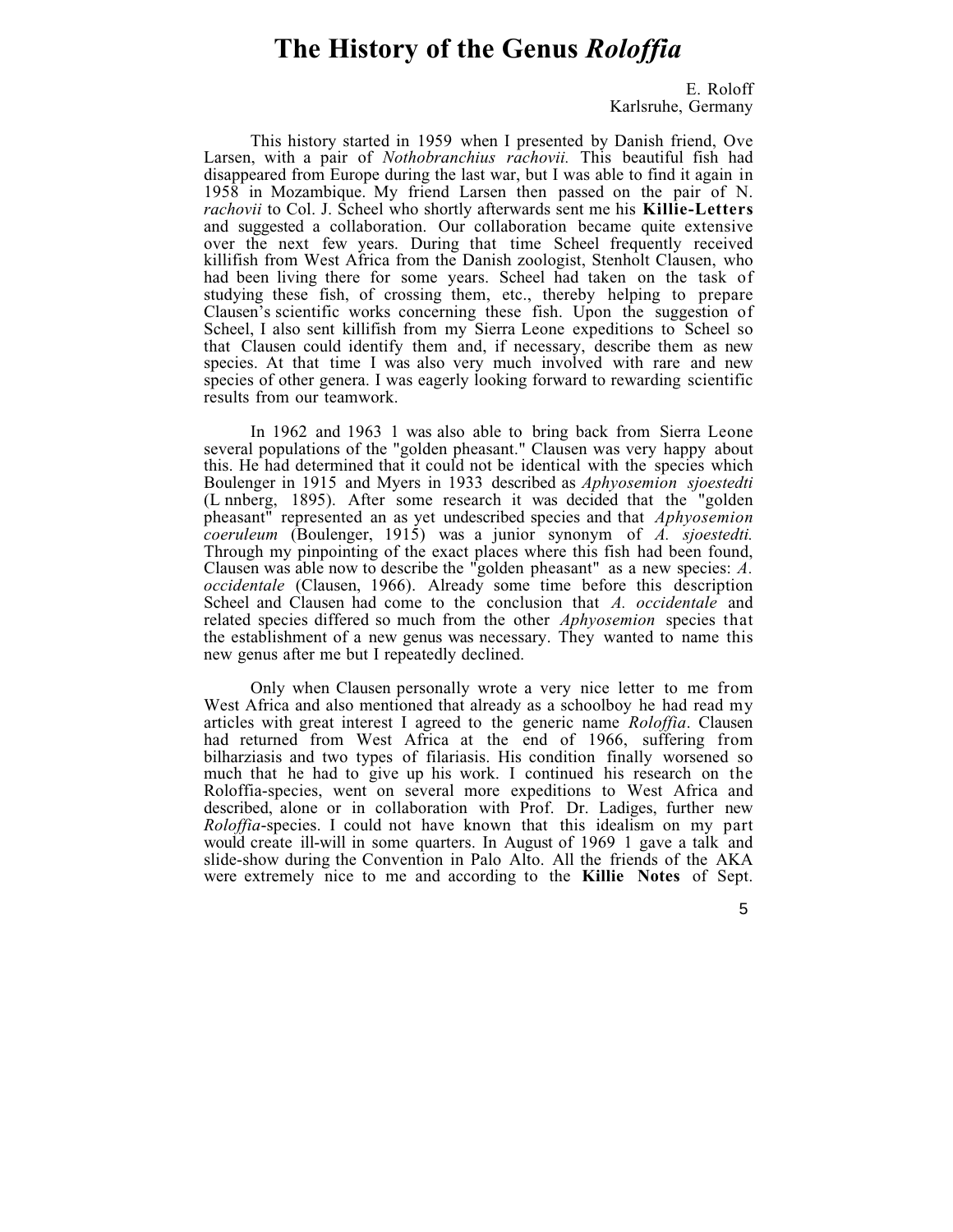1969, my talk was well received. Myers gave a brief talk about *Aphyosemion* during the convention. He never made any mention of the Roloffia-species, however. When one of the members asked him at the end of his talk about Roloffia, he answered:

"As far as I'm concerned, there are no such thing as *Roloffia*, they are all *Aphyosemions. "*

Only three months later did I come to understand the reasons that lay behind this. At that time Myers asked the International Commission on Zoological Nomenclature for a ruling to designate *A. occidentale* (Clausen, 1966) as the type-species of *Callopanchax* Myers*,* 1933 and to declare the genus *Roloffia*, which would now be deprived of its type-species, as invalid. He stated as the reason for his request that he had made a mistake in 1933 when he created the subgenus *Callopanchax.* At this time he had confused *A. sjoestedti* (L nnberg, 1895) with the "golden pheasant," *A. occidentale. As* one can see, however, from the article entitled **To the Problem of the Identification of** *Roloffia* **and** *Aphyosemion* **in JAKA-KN,** March 1974, by Dr. H. Grimm (Hamburg University), Clausen had done such excellent work in creating the genus *Roloffia* that it could not be challenged by any arguments. Scheel also affirmed in a letter of 11-22-65, that the genus *Roloffia* would continue to be a valid one in the future. Under these circumstances Myers had no other recourse in his request to the Commission than to admit that he himself had made a serious mistake. He had described his type-species *A. sjoestedti* after studying only one aquarium-specimen of unknown origin and without having studied L nnberg's type-material. He had listed for his type the rays in D. with 17-19 which also agrees with L nnberg's description of *A. sjoestedti.* Clausen, however, had listed the rays in D. for his *A. occidentale ("golden* pheasant") with "up to 23 and frequently 21" based on the examination of more than 70 specimens. Furthermore the area of distribution that Myers listed for his "sjoestedti:" "Sierra Leone to South Cameroon" is wrong. The "golden pheasant" is found in Sierra Leone, but not, however, in Cameroon, whereas it is the opposite with *A. sjoestedti:* it is found in Cameroon, but not in Sierra Leone.

Cases in which the type-species has been misidentified have been presented to the Nomenclature Commission. This Commission has plenary powers to declare that species as a type-species which best serve stability and universality in nomenclature. When Myers presented his request to the Commission in 1969 the genus *Roloffia* had long since attained stability and universality. In contrast to this the subgenus *Callopanchax which* Myers created in 1933 only existed in one single species, namely the misidentified *A. sjoestedti.* In this case according to article 70 (a) of the Rules of the Nomenclature Commission *A. occidentale* should have remained with the genus Roloffia which then would have continued to be a valid one. The fact that the Commission surprisingly decided differently with its opinion 1010 was for the following reasons: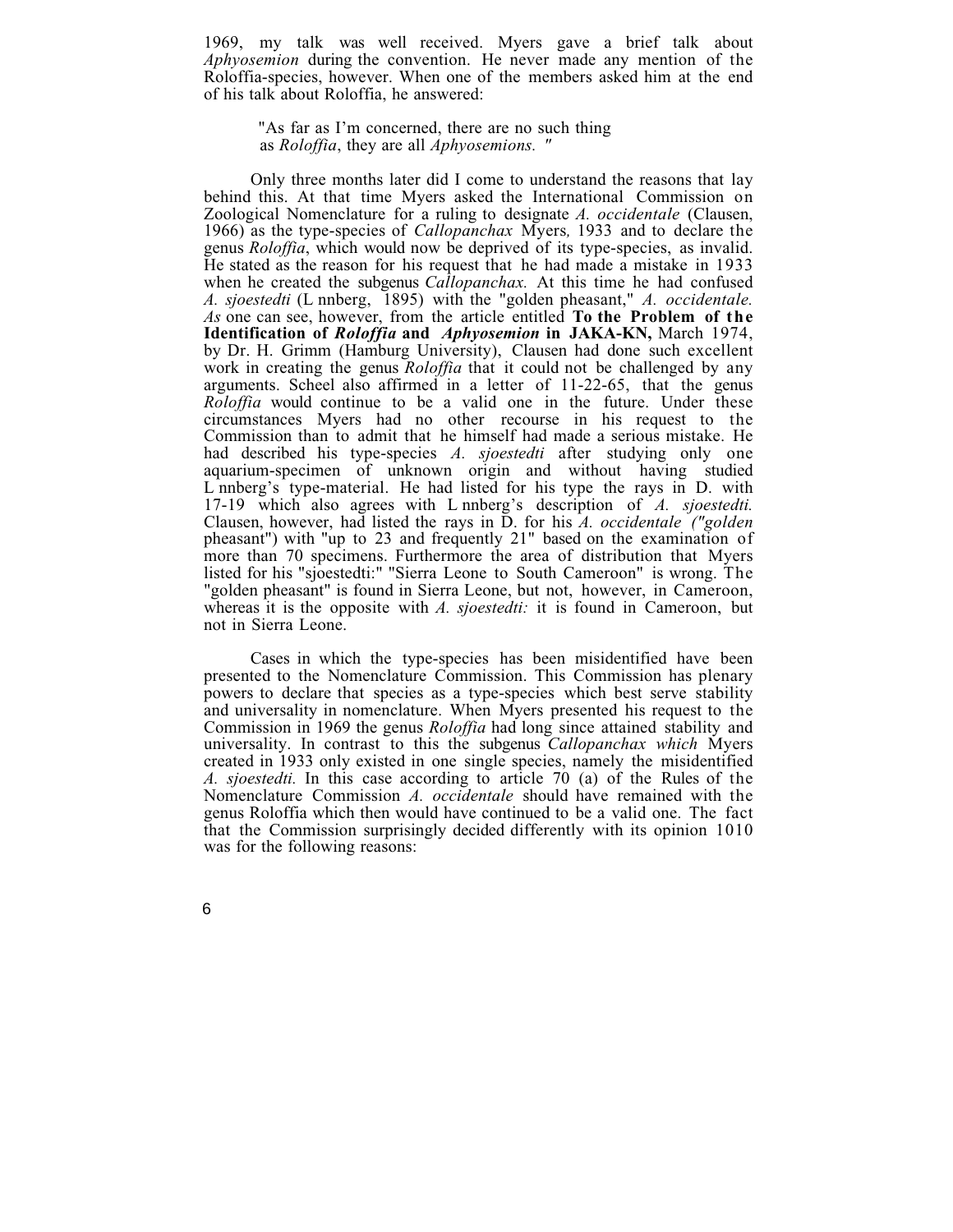1. From Myers request it could not be seen that only one misidentified species belonged to *Callopanchax which* was created in 1933 and that the name *Callopanchax* has not been used any more since 1933.

2. In Myers request the stability and universality of *Roloffia* was not mentioned.

3. Clausen was not able to object to the request because he was so seriously ill.

4. The members of the Commission were able to vote only for or against Myers request because of the type of voting papers and therefore did not have the possibility of applying the principle of stability and universality.

From opinion 1010 can be seen that several members of the Commission strongly vetoed the request made by Myers. They remained, however, in the minority since the other members were not informed about the different aspects of the case.

In his letter published in **JAKA-KN,** April 1975, Myers suggests that killifish keepers forget both *Roloffia* and *Callopanchax and* refer all the species to *Aphyosemion.* He furthermore maintains that even Scheel agrees with him that the species referred to as *Roloffia* are not distinct enough from the species of *Aphyosemion* to justify placing them in the separate genus *Roloffia*. This statement, however, stands in complete contrast to what Scheel says in his letter of 11-22-1965, and to the previously mentioned article of Dr. Grimm. Myers had also forgotten to inform the readers of **JAKA-KN** that he based his request to the Commission merely on his own mistakes.

In his request, Myers did not consider in any way that he was destroying the extremely valuable scientific work of Clausen. This work came to fruition after years of research in West Africa and at the expense of Clausen's health.

In the meantime a request for revalidation of *Roloffia* to the Nomenclature Commission has been drawn up. It is well substantiated and is supported by well-known scientists. The Commission will now have to come to a new decision according to its own rules considering at the same time and impartially all the information. It will have to come to a decision which is above personal or political considerations, if it is to maintain its reputation. Otherwise the Commission will become a sort of Nomenclature "UNO." After having considered all the different aspects of the revalidation request, the Commission will surely be able to come to a just decision.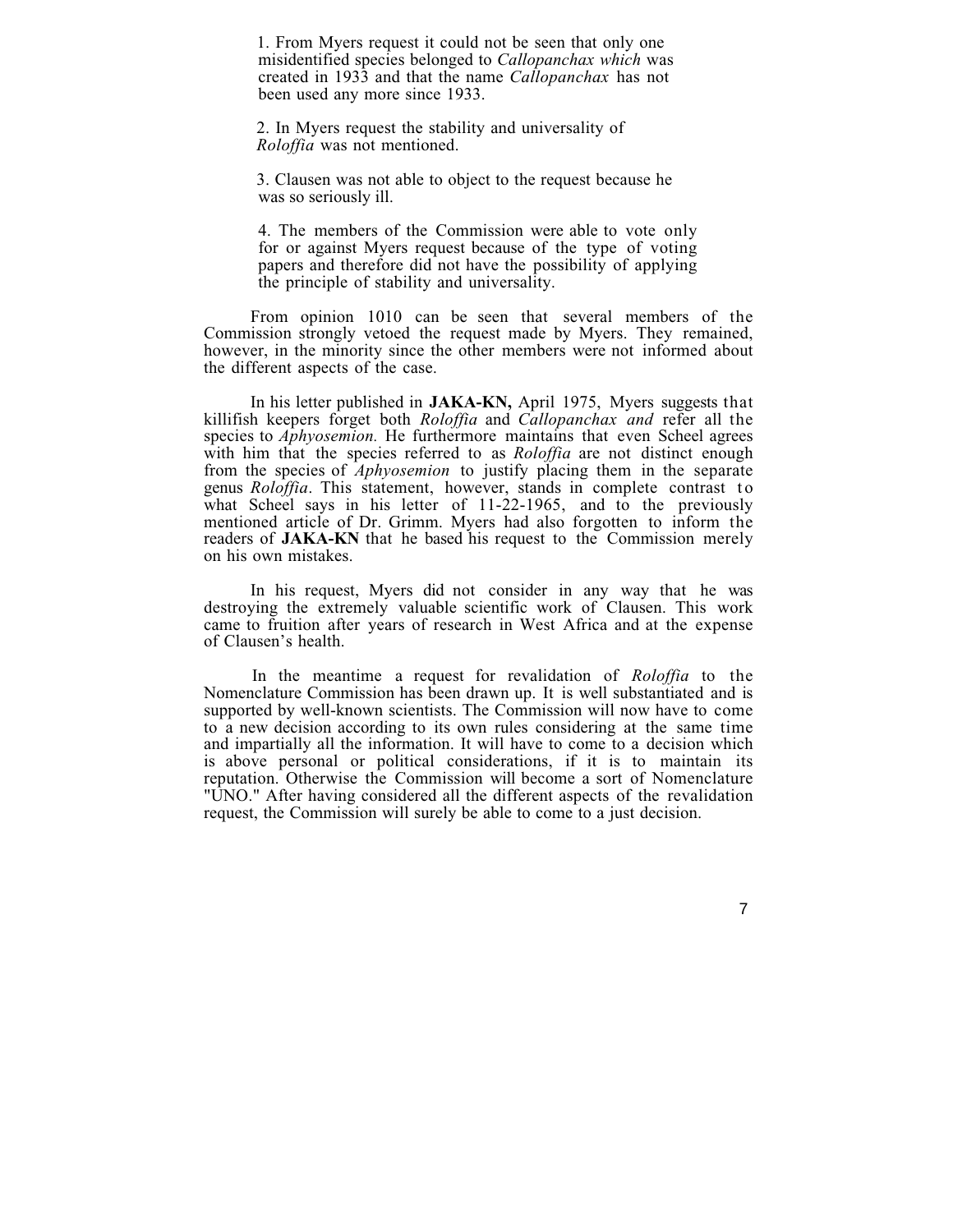### **HINTS FOR HEALTHIER FISH**

# Facts About the Nitrogen Cycle

Prepared by the staff of the Kordon Corporation, Dr. Robert Rofen, President

The terms Nitrogen Cycle and Nitrogen Sequence are used to describe the transformations of nitrogen compounds in an aquatic environment. In nature, the various nitrogen compounds follow a defined pattern of transformations, but alternative interactions maintain a rough equilibrium between the different forms. The main pattern is not only sequential, but cyclical. In a simplified description, nitrogen might enter the water as protein from a food source. This food is eaten by a fish which excretes nitrogen as a waste product. The waste product breaks down to ammonia, which is oxidized by a set of bacteria and converted into nitrite. Nitrite is oxidized by another set of bacteria and transformed into nitrate. Nitrate is then utilized by aquatic plants. The plants, in turn, provide food for the fish or food for organisms which the fish feed on. Again, in nature, nitrogen compounds exist in a balance which prevents the extremely toxic forms from reaching a level dangerous to either fish or other aquatic life.

This natural equilibrium is virtually impossible to establish within the limits of a home aquarium. The major concern of the aquarist is to encourage the transformation of the toxic nitrogen compounds, ammonia and nitrite, into less harmful substances. This part of the Nitrogen Cycle is usually what most aquarists think of when they consider the term Nitrogen Cycle, and we will also use it in that vein.

Toxic forms of nitrogen originate primarily from fish and animal waste products and from decomposing flesh and food. Although some of these substances are toxic, they usually break down quickly into ammonia  $(NH<sub>3</sub>)$ . Ammonia is also excreted by the fish, and in the un-ionized form  $(NH<sub>3</sub>)$ , ammonia, even in slight concentrations, is extremely toxic to fish. The most effective way to remove ammonia is through *biological filtration,* whereby bacterial populations are used to oxidize ammonia into nitrite (which is also extremely toxic), and then oxidize nitrite into nitrate. The major difficulty with biological filtration is that it requires a certain period of time before an effective bacterial population can be established in a new or "fresh" aquarium. This development is generally known as the "conditioning period" and radical water quality changes occur during this time. These water quality changes can be extremely detrimental to all fish living in the "unconditioned" environment.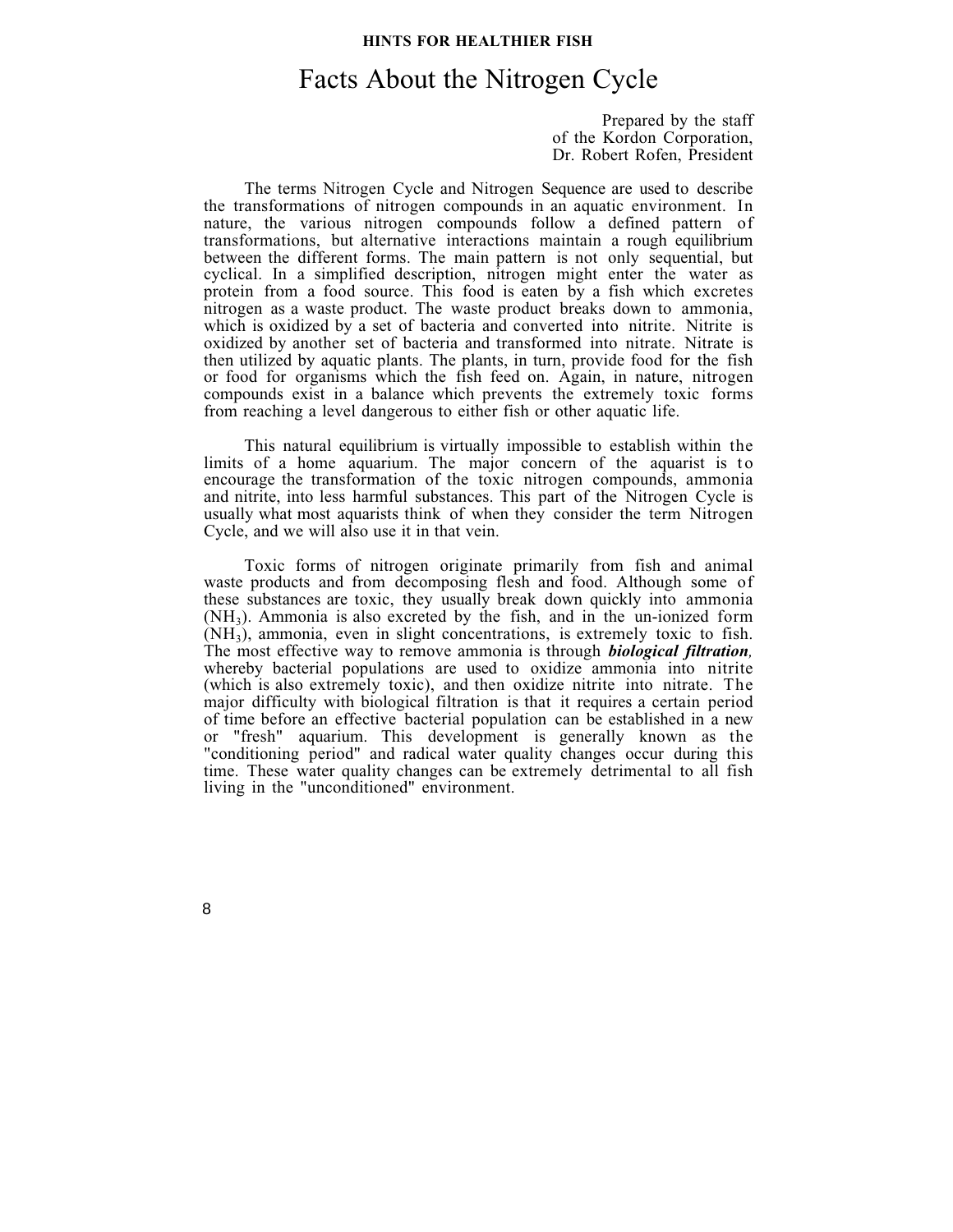## **The Nitrogen Cycle Showing the Mechanisms and Patterns Which Maintain an Equilibrium**



Reprinted from "Chemical Analyses for Water Quality published by the Environmental Protection Agency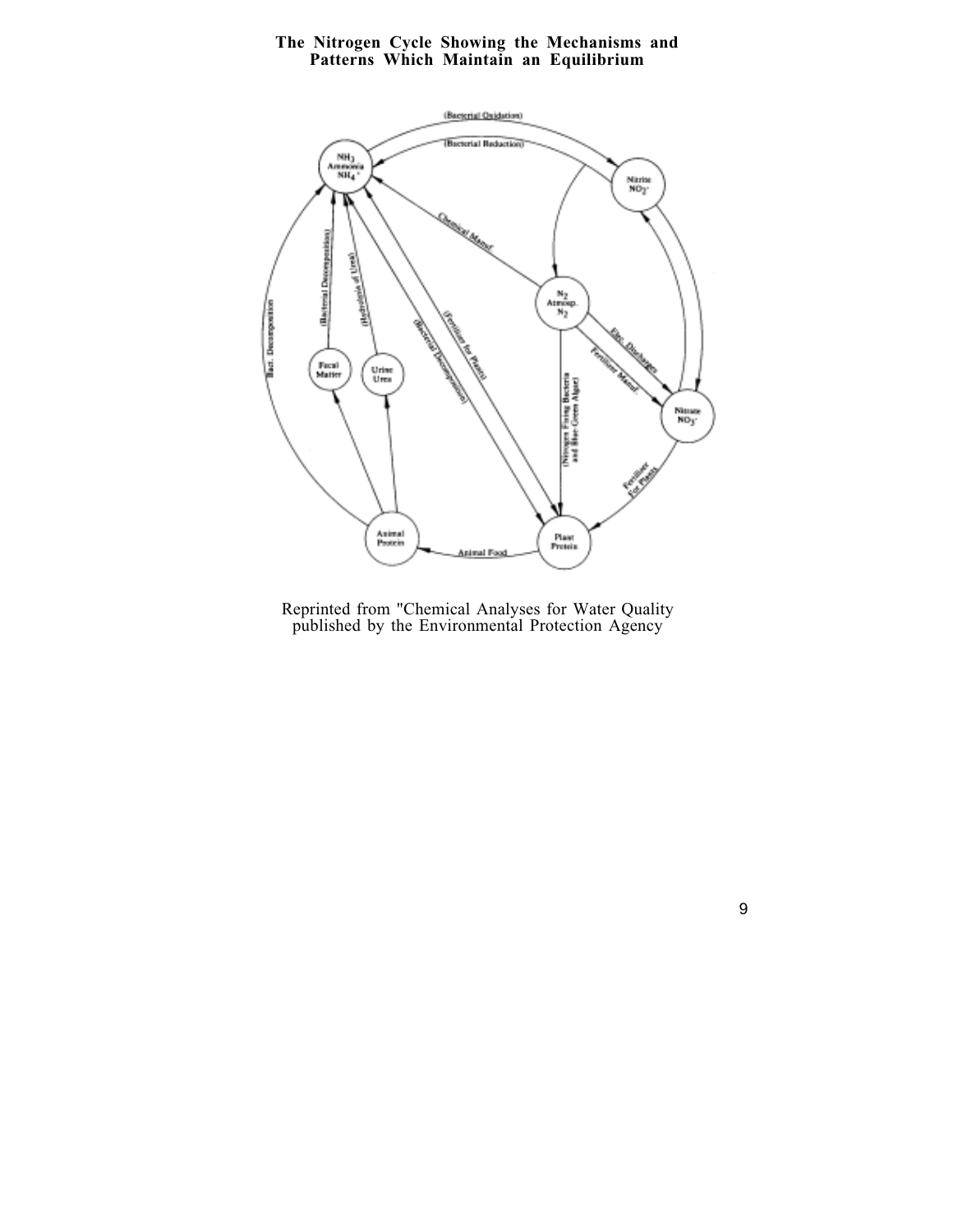Although there are many questions about the Nitrogen Cycle which are still unanswered, current research findings are casting more and more light on the subject. These facts are a summary of what is known at this time.

## **The Nitrogen Cycle:**

1. The Nitrogen Cycle, in an aquarium, refers to sets of bacteria which convert ammonia (NH<sub>3</sub>) into nitrite (N0<sub>2</sub><sup>-</sup>), and nitrite into nitrate (NO<sub>3</sub><sup>-</sup>).

2. In an aquarium with an average temperature of 77¡F. and filtration, it requires about 33 days from the time the first fish or aquatic animal is introduced for the Nitrogen Cycle to become established. If the temperature is higher, it takes a few days less time. If the temperature is lower, it takes longer (e.g., an average of 60 days at 45<sub>j</sub>F.).

3. Nitrogen-cycle bacteria have to be introduced into an aquarium. This usually occurs when fish or aquatic animals are added to the aquarium. The bacteria are carried on their bodies.

4. Nitrogen-cycle bacteria colonies can be established somewhat sooner in an aquarium by maintaining a water temperature of  $86$ <sub>i</sub>F. and an alkaline pH, preferably about 8.0.

5. Ammonia is largely derived from fish waste products. The more fish and the more they defecate, etc., the greater the amount of ammonia produced.

6. In water, ammonia exists in two forms: ionized ammonia  $(NH<sub>4</sub>$  which is also called ammonium, and un-ionized ammonia  $(NH<sub>3</sub>)$ . While the un-ionized ammonia is very toxic, even very high concentrations of ionized ammonia produce no adverse effects on fish.

7. Whether ammonia exists in one form or the other depends directly on the pH (acidity/alkalinity) of the water. At a pH of 6.0, almost all ammonia exists in the ionized (safe) form. As the pH becomes more alkaline, some of the ionized ammonia changes into the un-ionized (toxic) form. At a pH of 7.4 enough toxic ammonia may be present to be of danger to the fish.

8. The conversion of ammonia into nitrite is accomplished by a set of nitrogen-cycle bacteria known as Nitrosomonas. These bacteria can convert ammonia only when it is present in the un-ionized form (NH3).

9. The rate at which ammonia is converted to nitrite is affected by the pH of the water. At a pH of 6.0, almost all the ammonia is in the ionized form and conversion is very slow. At a pH of 5.5 or below, it ceases completely.

10. The conversion of ammonia (NH<sub>3</sub>) to nitrite  $(N0<sub>2</sub>)$  releases hydrogen ions  $(H^+)$  which, in an unbuffered aquarium, increases the acidity of the water and may cause the pH to decrease to 6.0 or even slightly lower.

11. In an aquarium with an average temperature of  $77$ <sub>i</sub>F., ammonia reaches a peak concentration approximately 7-9 days after the nitrogen-cycle bacteria have been introduced. The decline in the level of ammonia indicates that the Nitrosomonas are becoming established in the aquarium. Usually after about 15 days from the time the nitrogen-cycle bacteria has been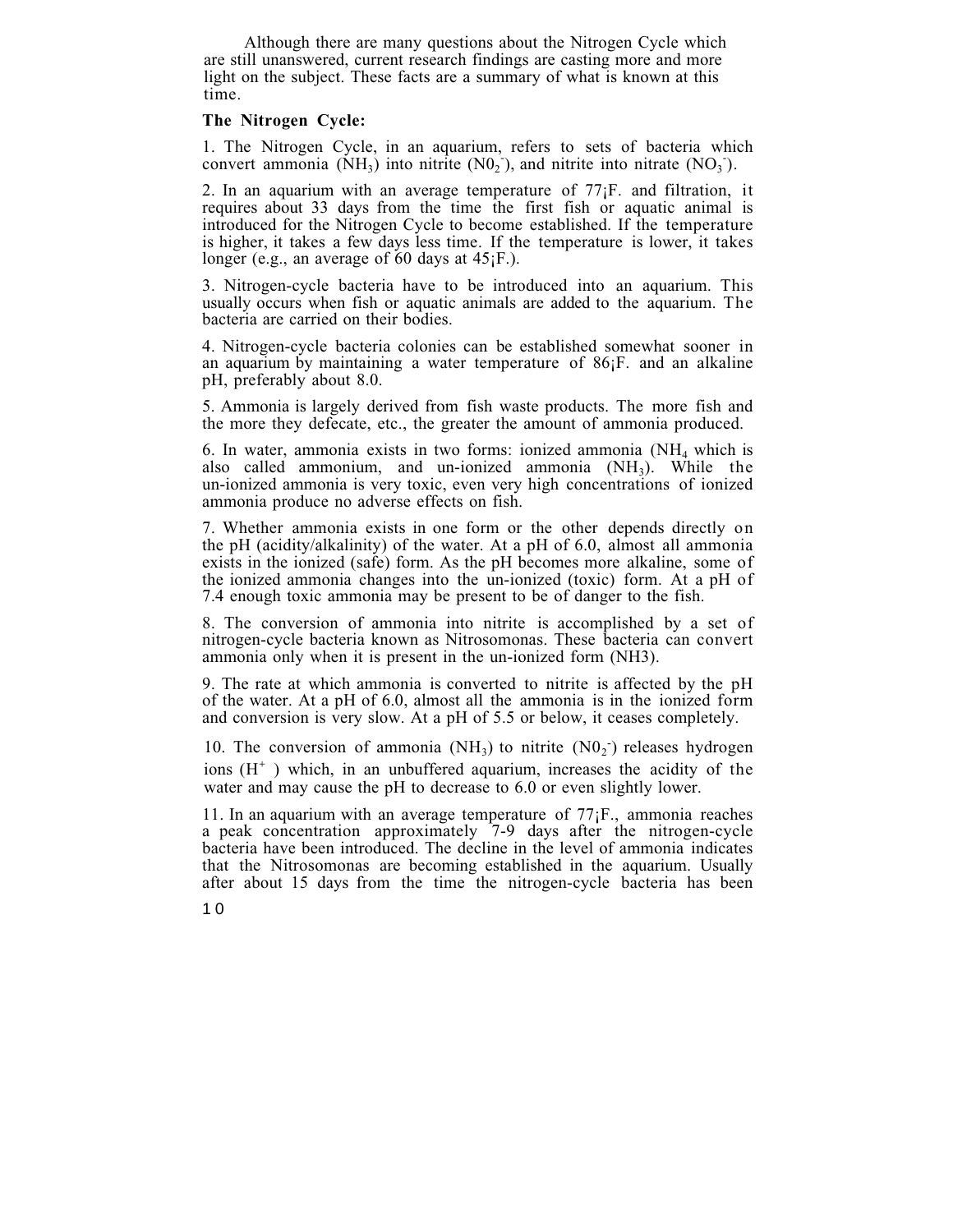introduced, the Nitrosomonas are established and ammonia is present only in slight amounts at less than toxic levels.

12. Nitrite  $(NO<sub>2</sub>^-)$  is extremely toxic and is one of the major causes of death in an "unconditioned" aquarium. Its toxicity is not affected by pH.

13. In an aquarium with an average temperature of 77°F., nitrite reaches a peak concentration approximately 15-18 days after the nitrogen-cycle bacteria have been introduced. The decline in the level of nitrite indicates that another set of nitrogen-cycle bacteria, known as Nitrobacters, are becoming established in the aquarium. They are usually well established about 33 days from the time nitrogen-cycle bacteria were first introduced to the aquarium, and nitrite is reduced to below the safe level.

14. To introduce the nitrogen-cycle bacteria and "condition" the aquarium, **only a few hardy fish,** such as tetras in freshwater or damsels in a marine aquarium, should be kept in an "unconditioned" aquarium.

15. Nitrogen-cycle bacteria develop their most effective colonies in the filtering layer nearest to the filter intake. The best material available for this first filtering layer is a non-compacting, coarse, stiff, spacious, porous, positively-charged stoneware such as Kordon's Bio-Mech.

16. Nitrogen-cycle bacteria benefit from a periodic rinsing of their filter materials. By removing the slime produced by the bacteria (their waste product), the contact between the surface area of the filter material and the water is increased. This encourages the development of the bacteria population.

17. When rinsing the filter materials, use aquarium water, if possible, because a large variance in water temperature or quality may adversely affect the nitrogen-cycle bacteria. If tap water is used for rinsing, be sure it is about the same temperature as aquarium water.

18. Any disruption to the Nitrogen Cycle, particularly affecting the bacteria population, can result in a new "conditioning" period when the nitrogen-cycle bacteria must re-establish an effective population which can remove toxic nitrogen compounds before they reach dangerous levels. This disruption should be avoided.

19. Medicating an aquarium may disrupt the Nitrogen Cycle. Methylene blue is known to adversely affect nitrogen-cycle bacteria.

20. Nitrogen-cycle bacteria require the presence of dissolved oxygen in the water to oxidize the nitrogen compounds. If the level of dissolved oxygen drops below 1 part per million, the bacteria cease functioning. If this insufficient level is maintained for more than 15 minutes, the bacteria start to become dormant. After 8 hours of inadequate levels of oxygen, all of the nitrogen-cycle bacteria have become dormant or died and the cycle has been disrupted.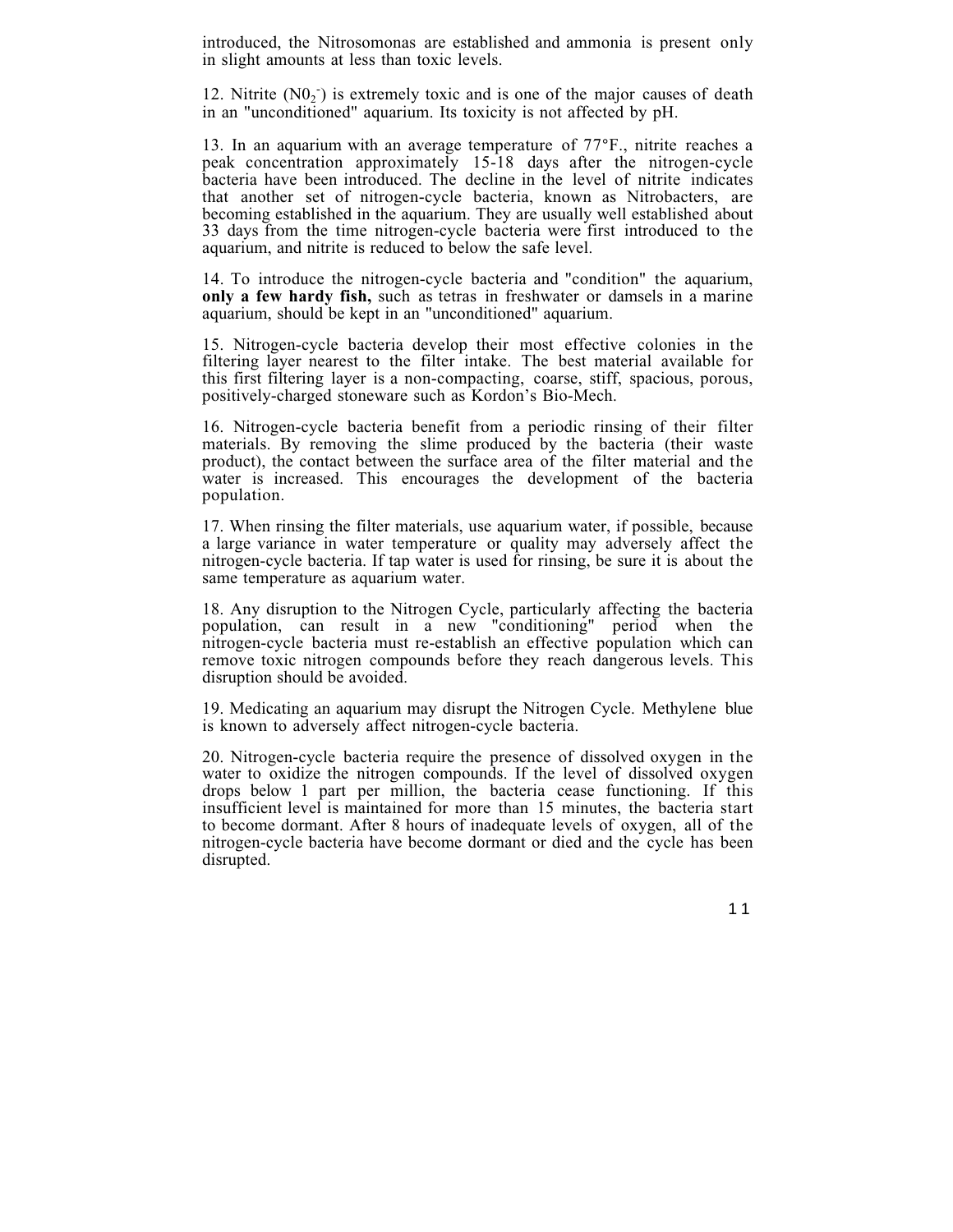21. Nitrate  $(NO<sub>3</sub>)$  is the end product of the Nitrogen Cycle in an aquarium. In nature, plants and algae utilize nitrate for nourishment, however, an average aquarium would require a large algae culture vat to remove the nitrate normally produced. Fortunately, nitrate is not as toxic as either un-ionized ammonia or nitrite and can usually be kept at a safe level by regularly (about once a week) exchanging part of the aquarium water for new water. Although not a substitute for regular water changes, there are ion exchange resins which will remove nitrate.

# *Have You Asked A Friend to Join the AKA Lately?*

*Convention Time Will Be Upon Us Before You Know It! Are You Ready With the Fish You Plan on Sending?*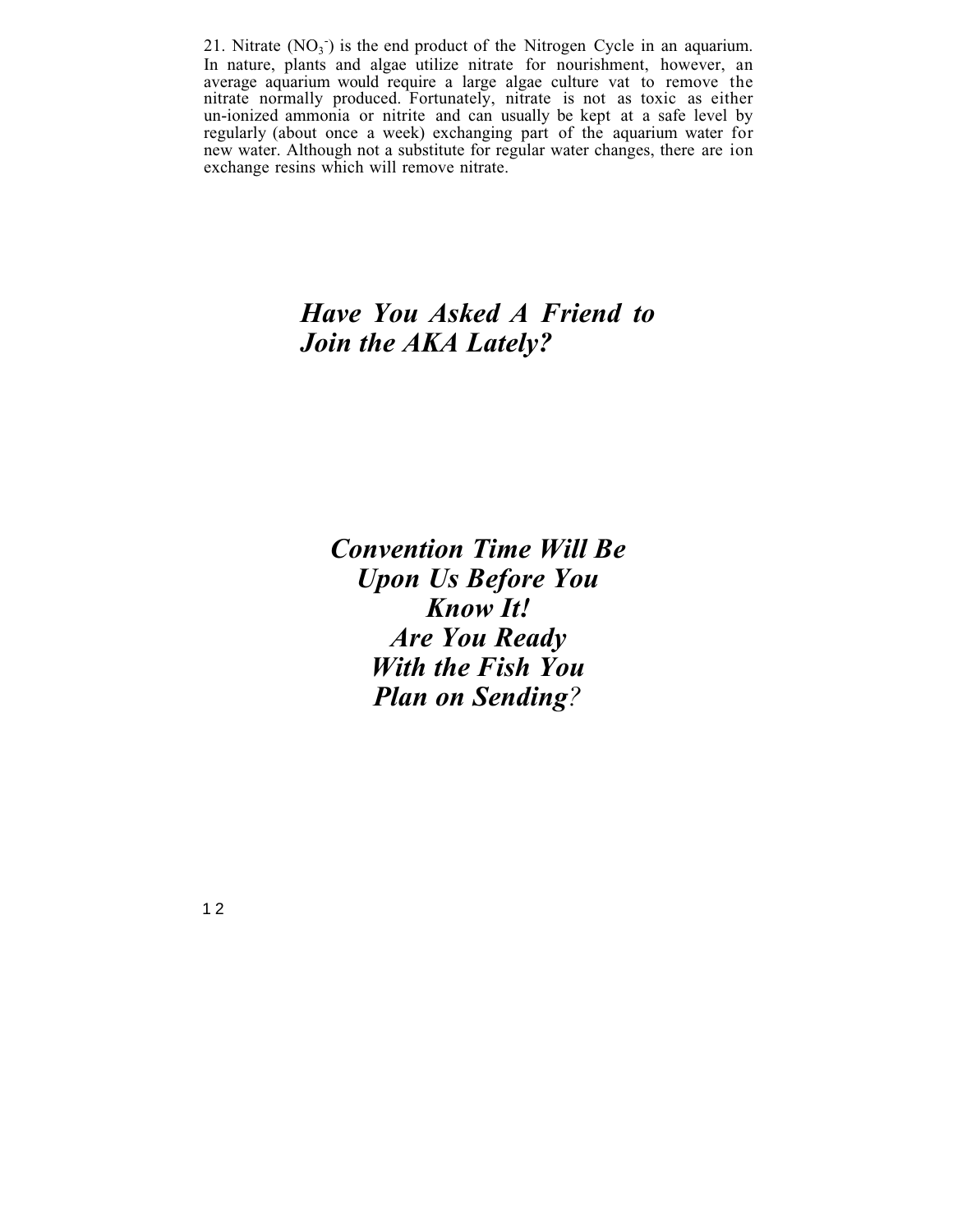# *Aphyosemion gardneri* (Makurdi)

Ray Mecca Hackensack, New Jersey

In September of 1974 1 had the good fortune of being the host to Fred Wright during his stay in the States. Fred brought along eggs of the Makurdi form of *Aphyosemion gardneri,* this being the first introduction of this variety into America. Originating from Makurdi on the Benue River in Nigeria, this is one of the more beautiful forms of the *gardneri* superspecies. I would like to express my most sincere thanks to Fred for his generosity and for making this lovely little fish available to American aquarists.

In appearance this little gem has the typical *gardneri* shape, but the similarity ends there. The sides of the body are a brilliant metallic blue-green, liberally spotted with red, and this coloration extends through the central portion of the caudal fin. The upper and lower edges of the caudal fin are bright orange, submargined in red, and are drawn out into short filaments. The central rays are elongated and extend past the rear edge of this fin. The dorsal and anal fins have the same color pattern as the body, this pattern extending two-thirds the length of these fins outward from the base. The outer borders are bright orange, submargined in red, the pectorals are amber colored, and the ventrals are yellowish-orange. The overall effect, when viewed under the proper lighting conditions, is electrifying.

Care and maintenance pose no problems, as they are quite hardy and eagerly accept all dried, frozen, and living foods. Their exact limits regarding water conditions are unknown to me and, hopefully, will be determined by someone who has the time and tank space to pursue this further. I keep my fish in water that has a pH of 6.2 and a hardness of 6 degrees German. I also add one teaspoonful of non-iodized salt per gallon of water. The males are eager spawners, but are not overly aggressive, and they can be kept in pairs without fear of losing the females. Mine are kept in 31/2 -gallon tanks, one pair per tank, with a few floating plants and a mop. Eggs are picked from the mop at the rate of approximately 10 per day and God alone knows how many more are in the plants! Suffice it to say that young are now swimming about with the adults and doing very well. So-another plus-they can be "community" bred if one so desires.

The eggs are small, about 1mm in diameter, shrink slightly during development, and the incubation time varies considerably. The eggs from Fred were forced-hatched after an incubation period of 30 days. However, they are equally liable to hatch normally in 14 days or to take as long as 70 days before hatching. It seems that the safest course to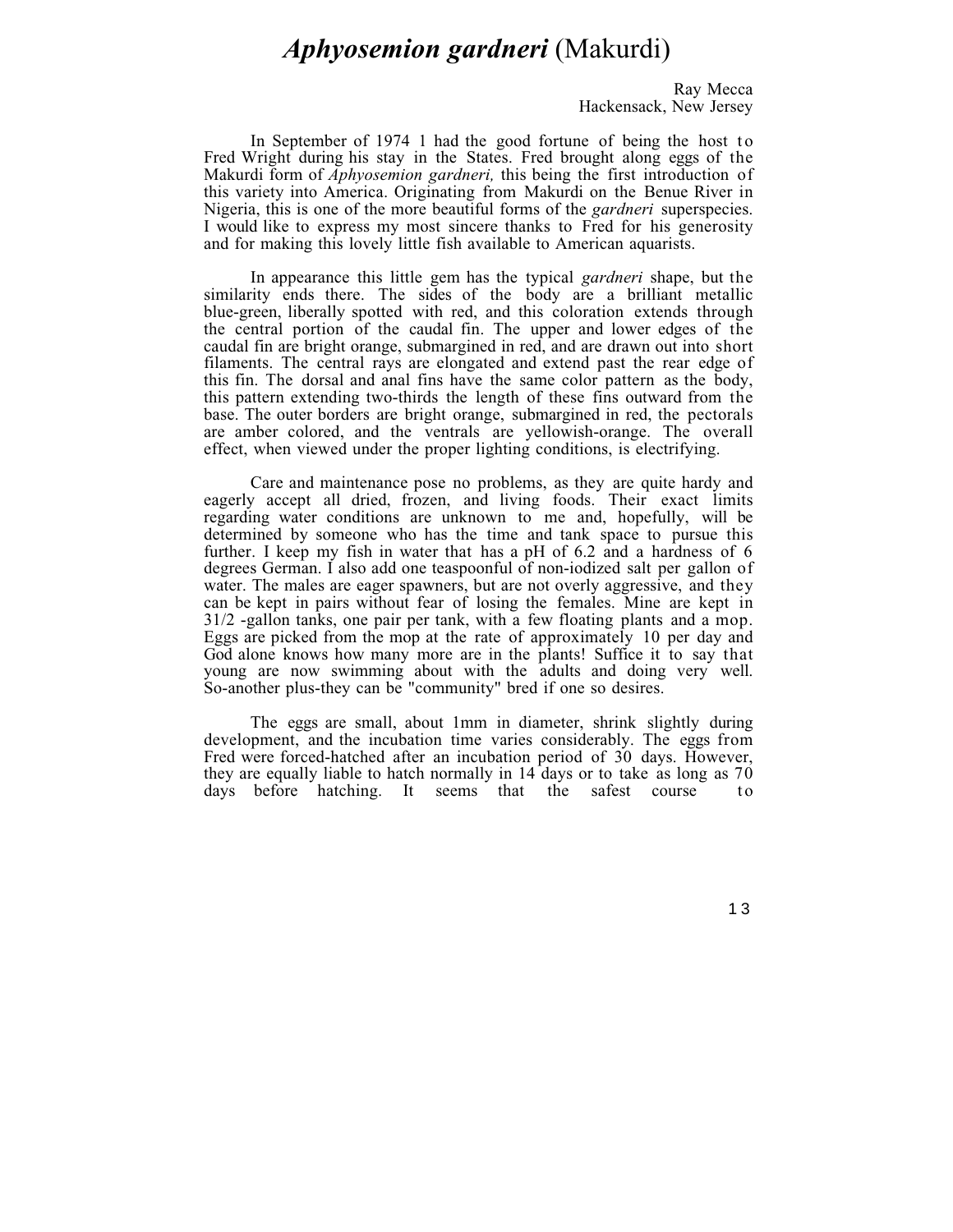follow would be to force them when they appear "ripe" and to keep a daily check on the remaining eggs, lest some hatch early and the fry starve before being noticed.

The fry are tiny when first hatched but are able to consume all the normal killi-fry foods, micro worms the first day, baby brine shrimp the next, etc. They grow fairly rapidly, are one inch long in four weeks and begin to show color in the fins at this time. Sexes can be determined in 5 to 6 weeks, and they are sexually mature when two months of age. At this stage they are approximately one and three quarters inches total length though the full intensity of color is not apparent for another month or so. I have no idea as to what constitutes full size. My breeders are two and three quarter inches overall and are just four months old. Since these were raised in 31/2-gallon tanks it seems reasonable to expect larger fish at this age provided they are given more spacious quarters.

Easily maintained and bred, and most attractive, *A. gardneri* Makurdi is a most desirable killie. Hopefully they will become well established and not share the fate of other killies that have become popular for a time and then faded into obscurity.



*Aphyosemion gardneri* (Makurdi)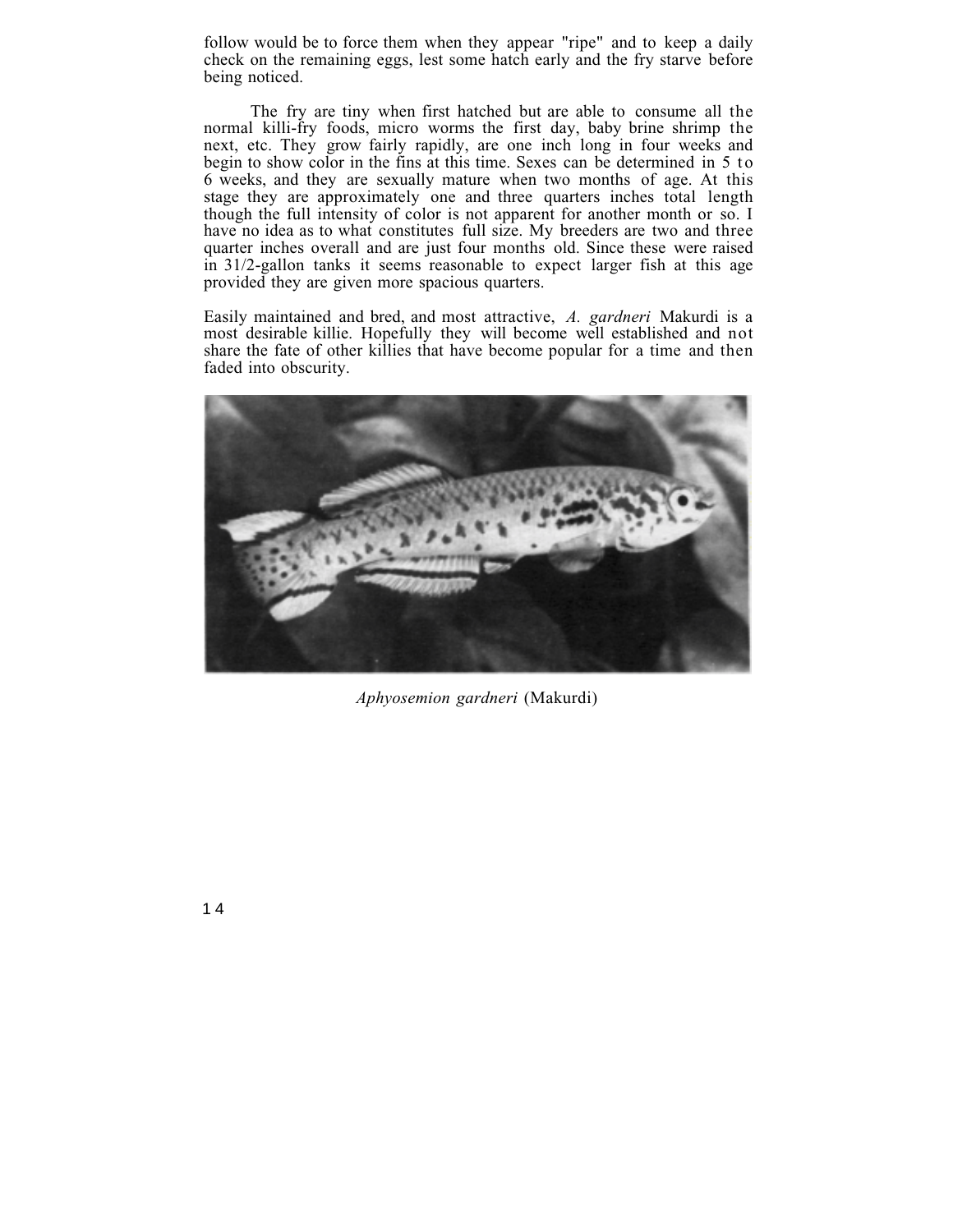# **Some Spanish Friends**

Two killifishes live in Spain: the Valencia killie, *Valencia hispanica* and the Spanish killie, *Aphanius iberus*. I have been the lucky owner of these species for quite some\_time and they are fast becoming my favorites. The reasons they are becoming my favorites will probably not be evident by this article. One should keep them himself, at least once, to know.

I received both of these species as eggs from Jose Arredondo who lives in Madrid. The *Valencia hispanica* egg is about 2.6 mm in diameter, perhaps twice as large as those from *Aphanius iberus.* The development of the embryo proceeds without delay and the young fish hatch after 8-14 days. The fry are 7.5 and 4.5 m\_ long respectively. After the yoke sack is used up, which is still needed, they are ready to eat freshly hatched *Artemia.* After the first few days the *Valencia* young have a dark longitudinal band. They develop quite rapidly into longish, plain brown, lively fish, which initially, when they explore a new tank, show some inclination to form schools. After two weeks (2cm) they eat anything and readily take dry food. One can differentiate between the sexes after 3-4 months when the males show dark edges on their fins and they are fully colored and sexually mature at 6-7 months (4-5 cm). The Valencia killie is powerfully built and eventually reach a length of 81/2 cm.

*A. iberus* grows slower but colors up more rapidly than *V. hispanica.* The young fish develop the high-backed-fish outline sooner. After 2 months one can pick out the males by their cross stripe while the females have spots. I have observed them spawning for the first time at the age of 3-31/2 months. The maximum length of the Spanish killie is 5 cm. In both species the females are slightly smaller than the males.

The Valencia killie has a brown body with blue and green sheen and dark bordered yellowish fins. The markings on the body and the fins of the Spanish killie are dark blue, almost black; on the body these dark stripes alternate with light blue stripes. Also, over the cross stripes there are blue spots. Their stomachs are yellowish colored.

The females are more or less brown with colorless fins. The Valencia females can, however, be quite variable. Many show, as with the males, cross stripes, yellowish fins and/or dark fine edges, but these markings are less pronounced. Both live longest in suitable tanks with sunlight, many plants, and algae. They eat everything that their size allows. The Spanish killie does have some difficulty consuming fruit flies *(Drosophila).* I have made this observation with *Jordanella floridae* also. Apparently fruit flies have an unpleasant feel in their mouth. *A. iberus* needs additional vegetable food which can be given to them in the form of spinach, shredded lettuce, dry food and the like, if no algae is available.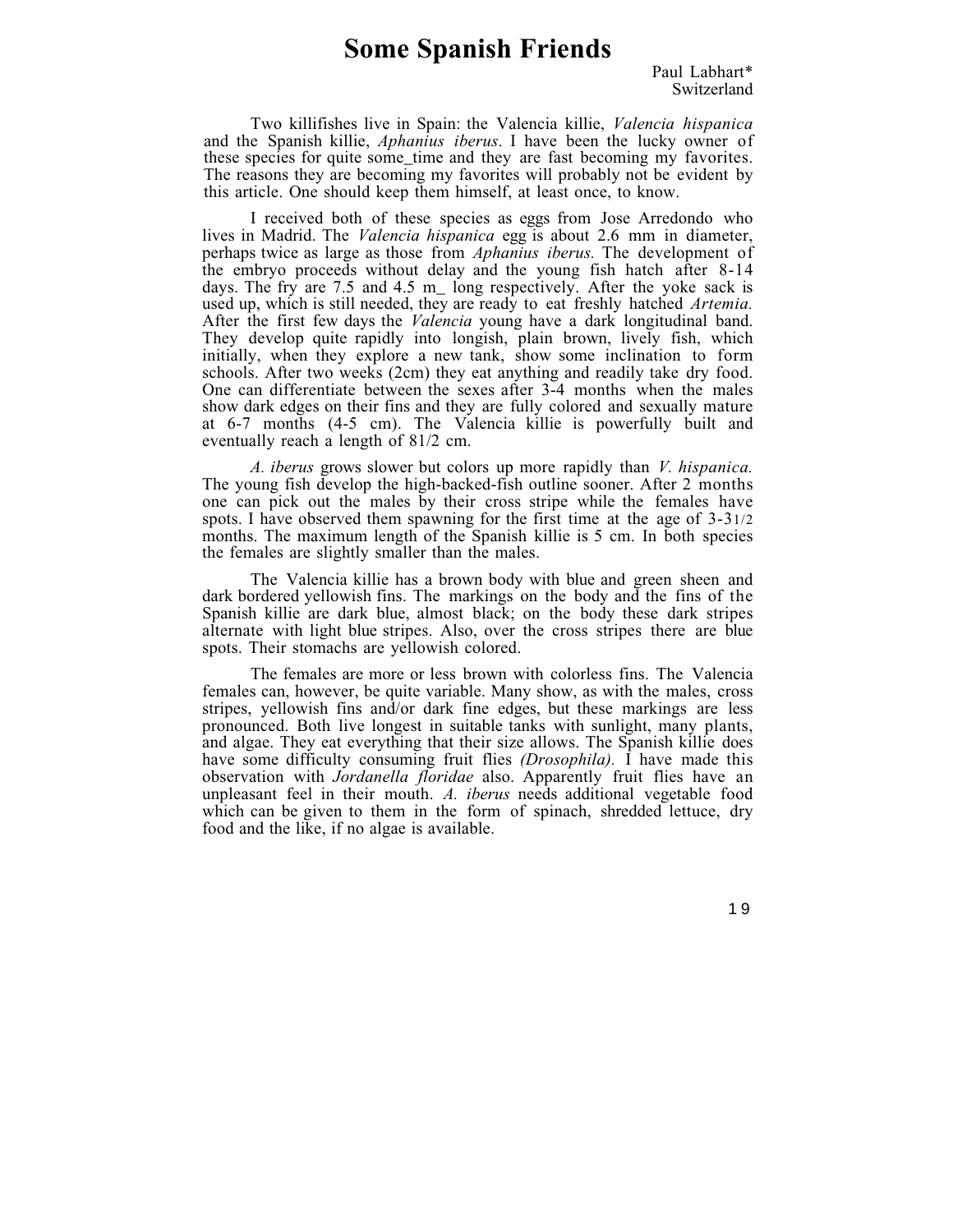Both species, naturally, are at their best in a single-species tank. When one combines the Spanish killie with other species it is usually at their expense. I can report, however, that one can successfully keep them together with other *Aphanius* species. Conversely, in the case of the rather aggressive Valencia killie, one can place them with all species without experiencing losses. For example, I have kept successfully young specimens in the same tank with species of *Aphyosemion* for a long period of time. However, when I placed a male *Epiplatys dageti* in with them, I found it a day later torn to pieces and floating on the surface. Perhaps they didn't like the black cross stripes. At present I keep the grown fish together with *Jordanella floridae* and this works well. I have not tried to keep both Spanish species in the same biotope since the *Aphanius* are still too small.

Both species are not fussy about temperature  $(15-30)$ ; Fish kept cool over the winter give better breeding results. The water should be rather hard and mildly alkaline. I accustom them in pure fresh water in unheated tanks. *A. iberus* is found in brackish water also. Both species are somewhat shy.

In the free natural state, they have a spawning pause during the winter. Spawning resumes in the spring and summer months. In the aquarium, they will spawn in all seasons. *V. hispanica* has a long spawning pause during which no eggs will be laid. Spawning fishes can be detected at once by their colors. The upper half of the bodies are much darker and two light bands extend from the mouths to the dorsal fins. During copulation and in favorable courting, they push their fins together frequently, even posing perpendicular with the male s head just under the female. They lay adhesive eggs on fine leaved plants near the upper water surface. The Valencia killie is not very productive; a female will lay 20 eggs per spawning.

In the case of *A. iberus,* spawning proceeds actively to and fro. During copulation the male swims above the female and stands trembling with his head nearly against hers. One cannot compare this with the "mounting" of the bottom spawners, for he soon swims away, turns his head toward the female and waits. He again swims over to the female and repeats the process until she is ready. Then the male shoves himself against the female and an egg will be fastened to the plants. Generally, several pairings follow since the female sometimes swims forward and then waits. The partners thereby remain, at times, only a short time in a parallel position. Upon the approach of another male the spawning pair will generally drive him away. I have, however, seen a whole cluster of males (4) swimming behind a female.

The Spanish killie is more productive than its compatriot. I collected 80 eggs from one female during a week. I could not discern a spawning pause as I found them spawning each day. The female is not injured by the males. I keep 1 female and 4 males in a 30 liter tank.

I could, under these conditions (4 males, 1 female) occasionally and only during spawning, observe territorial behavior. One male occupied 3/4 of the tank, the second the remaining portion. The other two males hid or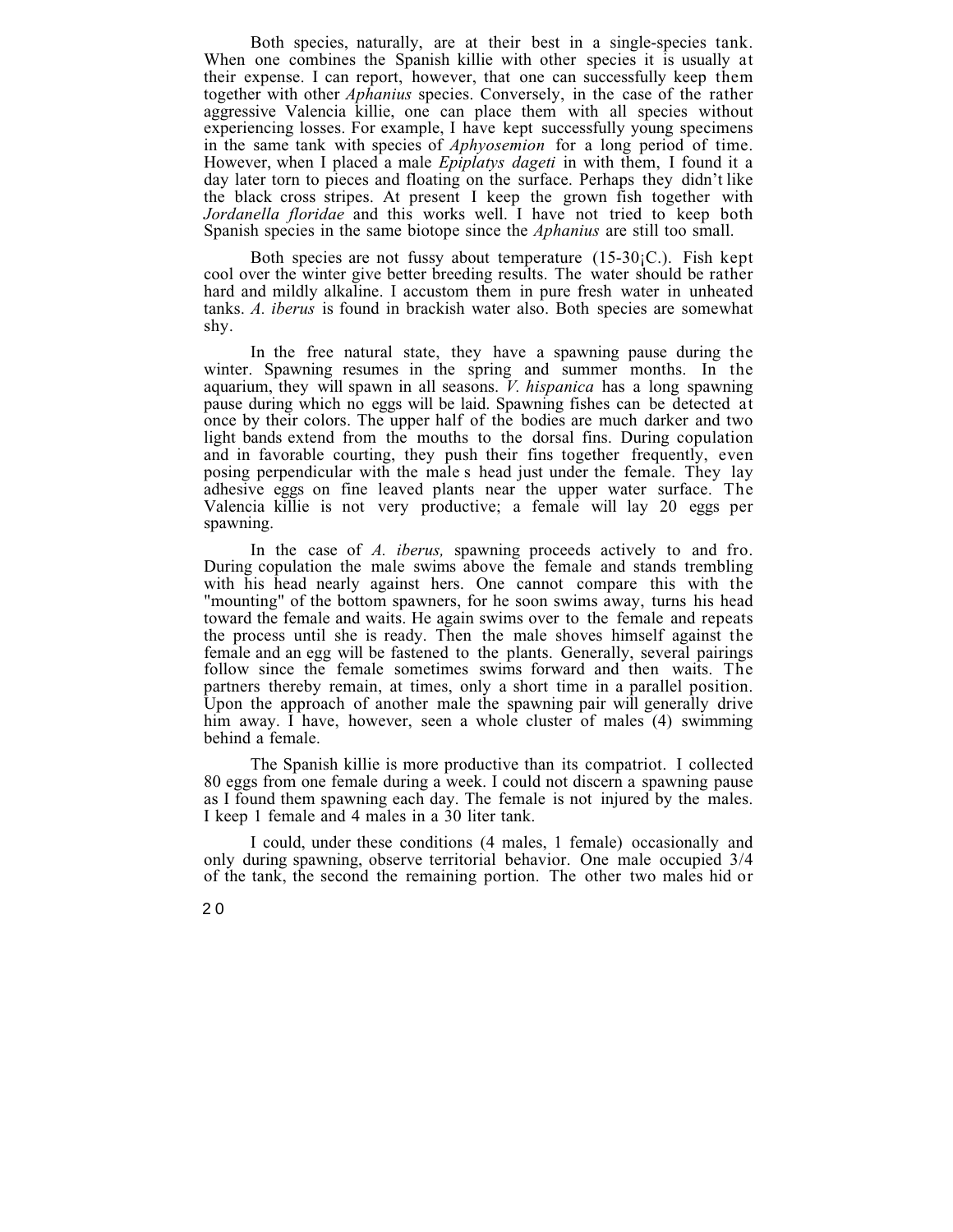were chased from one region to the other. The territorial boundaries were generally maintained by both of the "rulers." The owner of the region in which the female found herself would spawn with her. When she swam across the border the male remained in his territory and the other one began to chase her. The spawning males were generally paler than the non-spawning ones.

As I initially tried to breed these species, I encountered the same problem with both; they went on strike in a bare spawning tank that contained only a mop and heater. For that reason, I prefer to seek out the eggs in the plants in the maintenance tanks. *A. iberus* has a preferred media (java moss with algae). I search there only to cover my need for eggs. Very few of the eggs fungus and they seem to be resistant to injuries due to transport.

The range of distribution of both these species overlaps in Spain where, unfortunately, they are endangered (refer to **DATZ** 1964, p. 173 and **DKG Journal** 72/9). However, *A. iberus* still occurs in Morocco *and V. hispanica* in Greece (Island of Cofu). Both species were described by Cuvier and Valenciennes in 1846. *Valencia* and *Aphanius* hybrids are, according to Villwock, viable but sterile.



Top*: Aphanius iberus.* Bottom: *Valencia hispanica* Photos from slides by Dr. Froehlich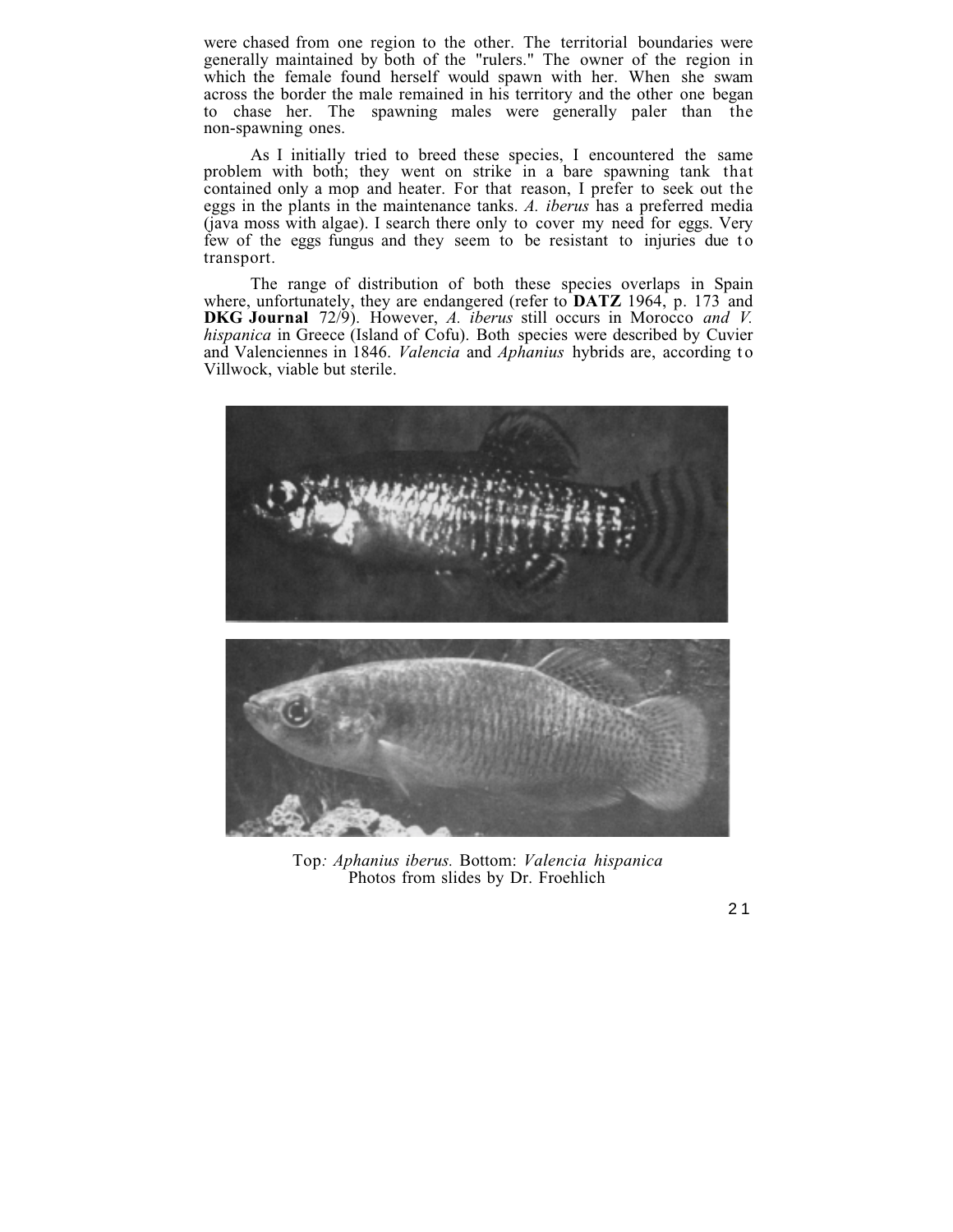# **Raising** *Aphyosemion gulare*



Ken McKeighen, Jr. Muncie, Indiana

*Aphyosemion gulare* is an annual killifish from southwest Nigeria. It inhabits temporary ponds and streams. In areas it is sympatric with the smaller *Aphyosemion filamentosum*.

The color of the *A. gulare* male is outstanding. The basic body color is bluish to purple with a darker dorsal and a white throat and belly. One of the main identification marks is a red or vermillion throat stripe. The sides and dorsal fin have large blotches and spots. These extend into the upper half of the caudal fin. The anal fin has a vermillion median stripe that is continued in the lower part of the caudal fin. The first few rays of the dorsal and anal fins are extended into filaments. The females are brownish with a few spots and no elaborate fins.

The way I spawn A. gulare is to place a pair or trio in a  $5$  to 10-gallon tank. I use "Bubble-up" filters in my big breeding set-ups with no charcoal. The pH is kept at  $6.4-6.0$  and calcium DH about  $0$  to 0.1. Temperature is kept between 66 and 70¡F.

I then place boiled peat in plastic cottage cheese cartons (if available) with a hole cut in the top. Round "betta bowls" may also be used. I put about 1/2 to 1" in the containers as *A. gulare* are ploughers. I put two containers in the tank and stagger the collecting dates one week apart.

The collected peat is dried till it's just damp and stored in labeled plastic bags. I keep the eggs in a drawer. Storage is for 21/2 to 3 months.

When the big day arrives, I place the peat in a quart drum bowl and add some aged water from a healthy tank. The fry hatch almost immediately and can take newly hatched brine shrimp. I feel their growth is average for an annual. *A. gulare* must be sorted for size or the fast growers (usually males) will devour the smaller fry (usually females). They start sexing out between 8 to 12 weeks of age.

*A. gulare* doesn't seem to exist in any great quantity in the hobby. Perhaps it's their aggressive nature. The males seem to get more aggressive towards their mates if they're isolated. *A. gulare* is a beautiful and fascinating fish and is well worth the time and patience needed for raising it.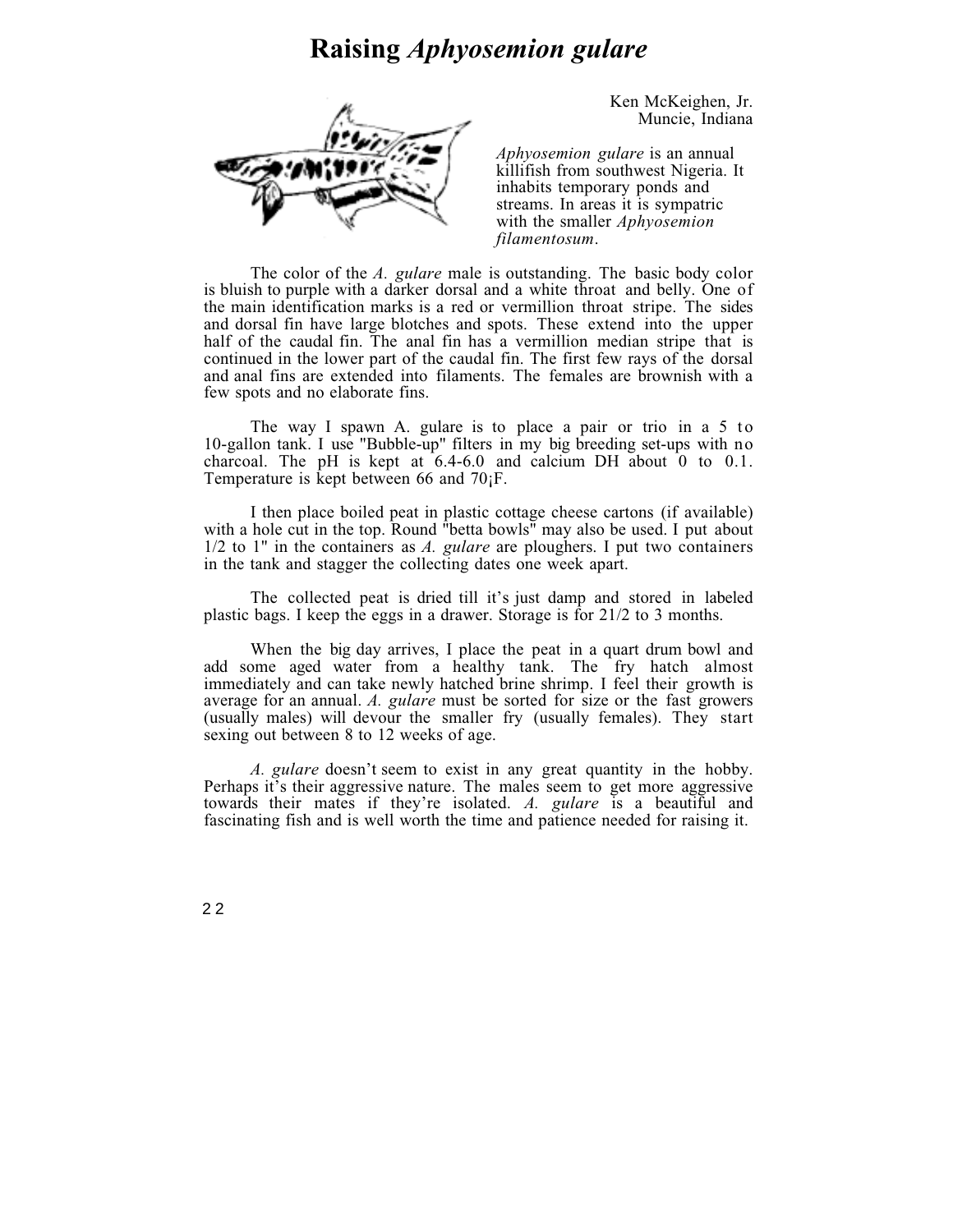# *The Problem Page*



**QUESTION:** After trying unsuccessfully to locate anyone who has successfully spawned *Aphyo-semion bivittatum*, I was advised by a friend to write to you. I have read numerous publications and articles in regard to the conditioning, breeding and raising of this beautiful specimen of killifish, but no two people seem to agree.

I would like to know if you would be able to relate from your many years of experience what methods you have found to be helpful in spawning A. bivittatum. I am interested in not only

finding out some helpful facts about fish, but also where I might be able to obtain a breeding trio. The local stores in the San Diego area do not carry a very selective line of killies and no one seems to know where they are available. I would appreciate any help you might be able to give me in regards to this matter and thank you for your help.

### **ASKED BY:** Alfred D. Smith, San Diego, California

**ANSWER:** *Aphyosemion bivittatum* is one of the easier killifish to breed. Since they are top spawners, you can keep a pair in a small tank, have it well planted, especially with floating plants and don't forget a well fitting cover glass because they can jump. Add a pair of *A. bivittatum* to the set-up and you are all set. They lay one egg at a time on the floating plants, normally they do not eat their eggs. These eggs will hatch in about 14 days. So leave the adult pair in the tank for about 10 days, then remove them to a similar set-up and 5 or 6 days later you should see the first babies swim between the plants or on the surface of the water. If you leave the spawning fish in the tank for a longer period, then the first hatched fry will eat the younger brothers and sisters if they differ to greatly in size. The parent fish would also eat them.

This is the simplest way to go about it. But, in using this method one needs many tanks and most people don't have them. For this reason most breeders use spawning mops. Jacob Scheidnass had the brilliant idea many years ago. He figured that when fish lay their eggs into floating plants they might also deposit them in neutral fibers such as nylon fibers. After a bundle of these fibers were in the tank with the breeding fish for several days, he removed the fibers, squeezed the water out, and picked the eggs out of the mop with his fingers. The eggs are hard-shelled and can take it without damage. These eggs are then put in flat dish with water from the breeding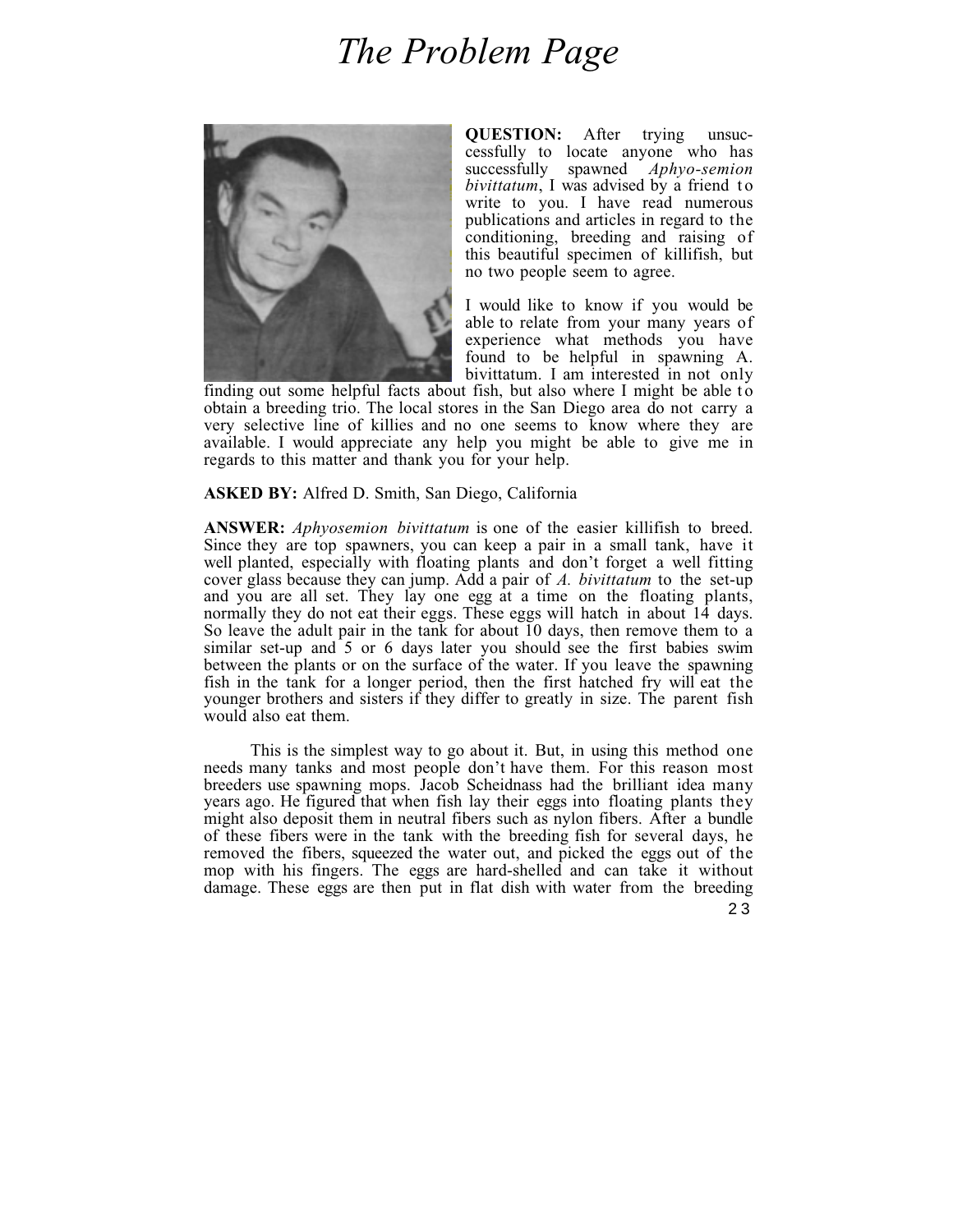tank and two weeks later you will have young A. *bivittatum* swimming around. These should be fed with fine food for the first few days such as infusoria, from then on they can eat newly hatched brine shrimp.

You mention that you have heard confusing reports concerning the breeding of these fish and this is understandable. Every breeder develops his own method and if he has success then he is on the right track.

Here you have the basic principle in breeding these fish, but I cannot tell you where you can buy a pair or trio. Because too many fish breeders were in the same boat you are in, we formed this organization American Killifish Association. If you are interested in this fish family then you should join this group. Each month they publish a fish and egg listing in which members that have fish or eggs to sell may advertise. This list goes to every member each month.

If you should be interested in this group I will enclose the name and address of our membership chairman: Jerry and Bev Sellers, 1908 Bryan Road, Brandon, Florida 33511. Drop them a note and they will fill you in on what is needed to become a member.

Hope this note will be of help to you.

NOTE: Questions for the Problem Page should be sent to George Maier, Chairman of the Beginner's Committee, 1411 Irving Park Road, Chicago, Illinois 60613. Please include a stamped, self-addressed envelope.



*Aphyosemion bivittatum* from Nigeria. Photo by J.J. Scheel.

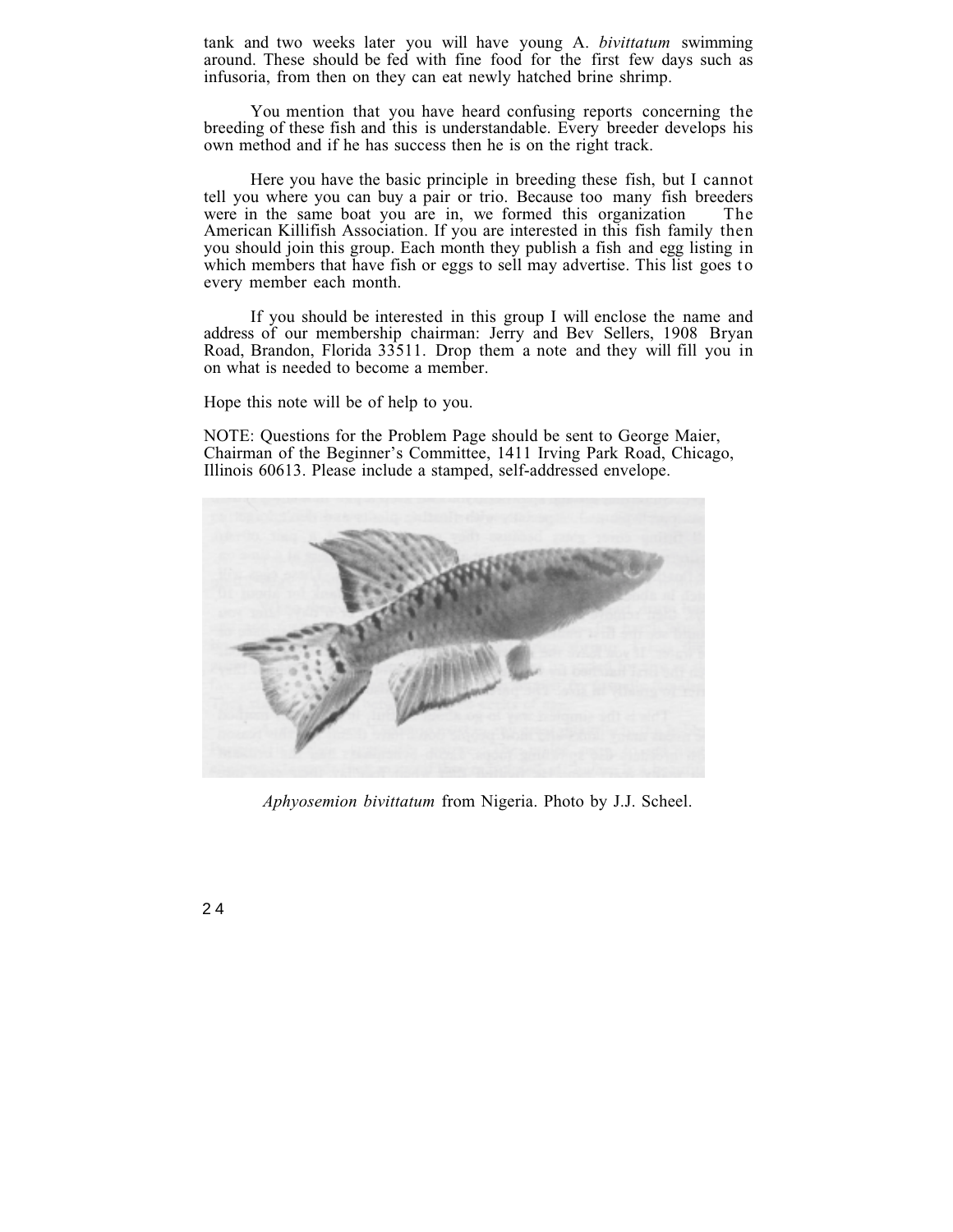# **THE AMERICAN KILLIFISH ASSOCIATION, Inc.**

## REPORTS - BUSINESS - SERVICES - ANNOUNCEMENTS

## BOARD OF TRUSTEES

| <b>CHAIRMAN:</b>   | <b>SECRETARY:</b>  | <b>TREASURER:</b>     |
|--------------------|--------------------|-----------------------|
| Fred Stewart 75-76 | Dave Cook 76-77    | Joe Ricco 75-76       |
| 31102 Roycroft     | 12188 Dorset Drive | 326 Lassenpark Circle |
| Livonia            | Cincinnati         | San Jose              |
| Michigan 48154     | Ohio 45241         | California 95136      |
|                    |                    |                       |

Rhode Island 02910 N.S., Canada BON ISO California 94087

Tony Terceira 75-76 Ted Dalgleish 75-76 Roger Langton 76-77 John Calkins 76-77 5 Hodsell Street Comp.44, Barrets Site, 1221 Susan Way P.O. Box 1500 Example 19 Comp. 44, Barrets Site, 1221 Susan Way P.O. Box 1500<br>Cranston RRI, Lower Sackville Sunnyvale Brookings<br>Rhode Island 02910 N.S., Canada BON ISO California 94087 Oregon 97415

## *COMMITTEE CHAIRMEN*

| <b>HOBBY &amp; ENVIRONMENTAL</b> |  |
|----------------------------------|--|
|                                  |  |
|                                  |  |
|                                  |  |
|                                  |  |
|                                  |  |
|                                  |  |
|                                  |  |
|                                  |  |
|                                  |  |
|                                  |  |
|                                  |  |
|                                  |  |
|                                  |  |
|                                  |  |
|                                  |  |
|                                  |  |

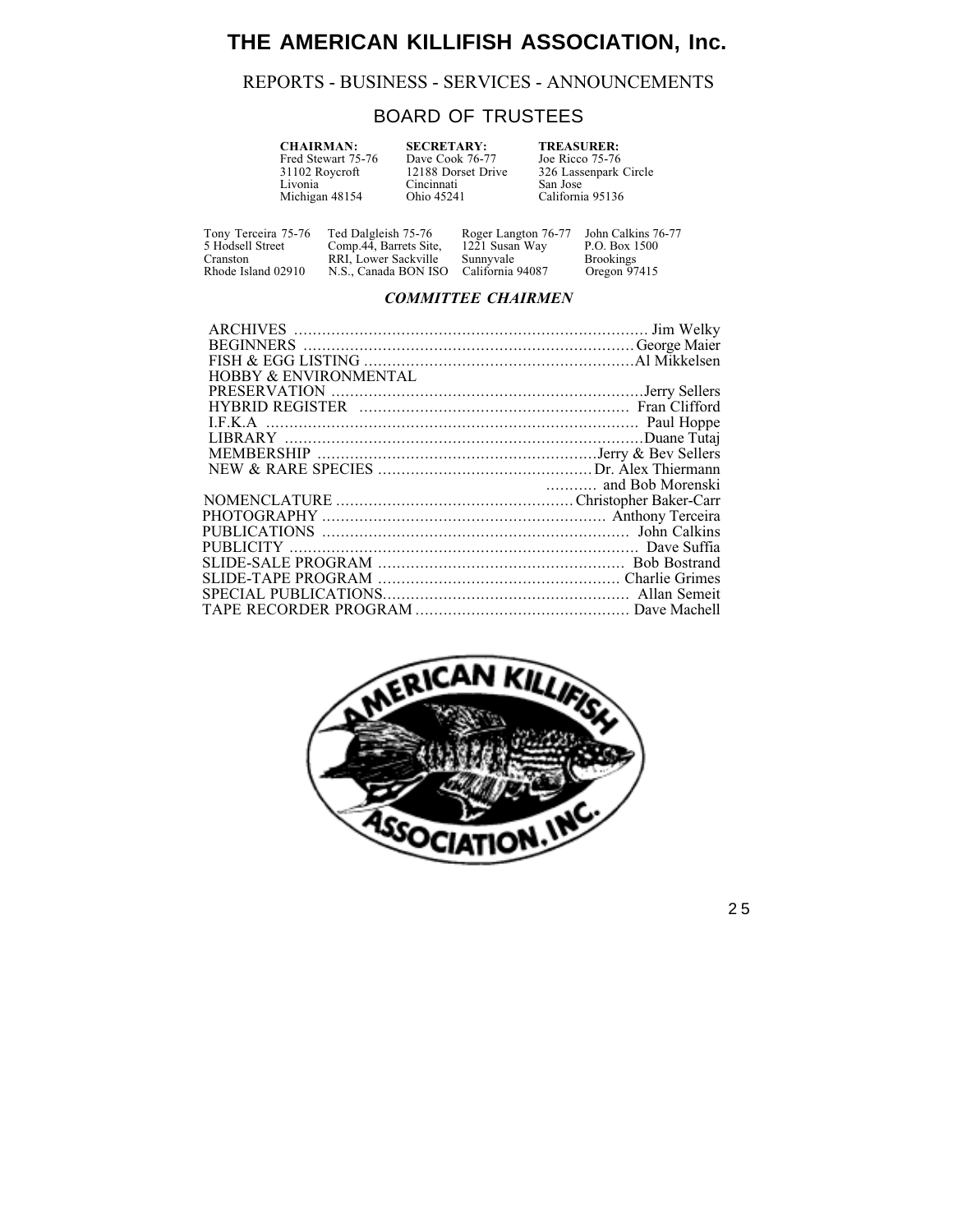# Chairman's Report

Although a few days late, I would like to wish all of you a happy New Year and welcome you into the 16th year of the AKA.

I would like to express my thanks to my fellow BOT members for electing me Chairman for this year. I would also



like to thank those of you who elected me to the BOT in the first place. I appreciate your vote of confidence and I hope I live up to your expectations.

As this year's Chairman, I will do all that I possibly can to make this year one to be remembered as one of the best in the history of the AKA. Of course, I will need the help of the entire BOT as well as you, the membership in general. I will be receptive to all criticism but, naturally, constructive criticism is always more easily accepted. Along these lines may I invite all of you who would like to become involved in some of the committees to write to me, or your nearest BOT member, and make us aware of your desires. Maybe you don't have a particular interest but you would like to do something for the AKA; just tell us about it and we will surely be able to find a spot for you. There is lots of work to be done.

We are beginning this year with a few less members; perhaps due to the mix-up last year and the late delivery of **JAKA-KN.** The few missing members are most likely those who are only half-hearted killie buffs who would have dropped out for various other reasons anyway. I won't say that the AKA will be better off without them, but I'm sure that the Association will survive.

One thing you will hear a lot from me about until June is the convention. This year it will be held in Michigan and I will be taking a personal interest in its success. I would like to ask all of you to make every effort to attend and help make it the best convention ever. With Michigan being fairly centrally located, it will be somewhat easier on some of you economically to get there. This time plan to bring your whole family with you, it at all possible. Plans are being made to provide something for those not interested in killies. During past conventions these plans have always fallen through; this year things **WILL** be different. For example, how often will your family get the chance to visit Greenfield Village of the Henry Ford Museum? We will have such trips planned for anyone interested. Other side trips will also be organized but, rather than go into detail here, read the monthly reports by the convention Chairman, Dave Perry. Just plan on being in Michigan on May 28th. Save your money and get those special fish into show condition.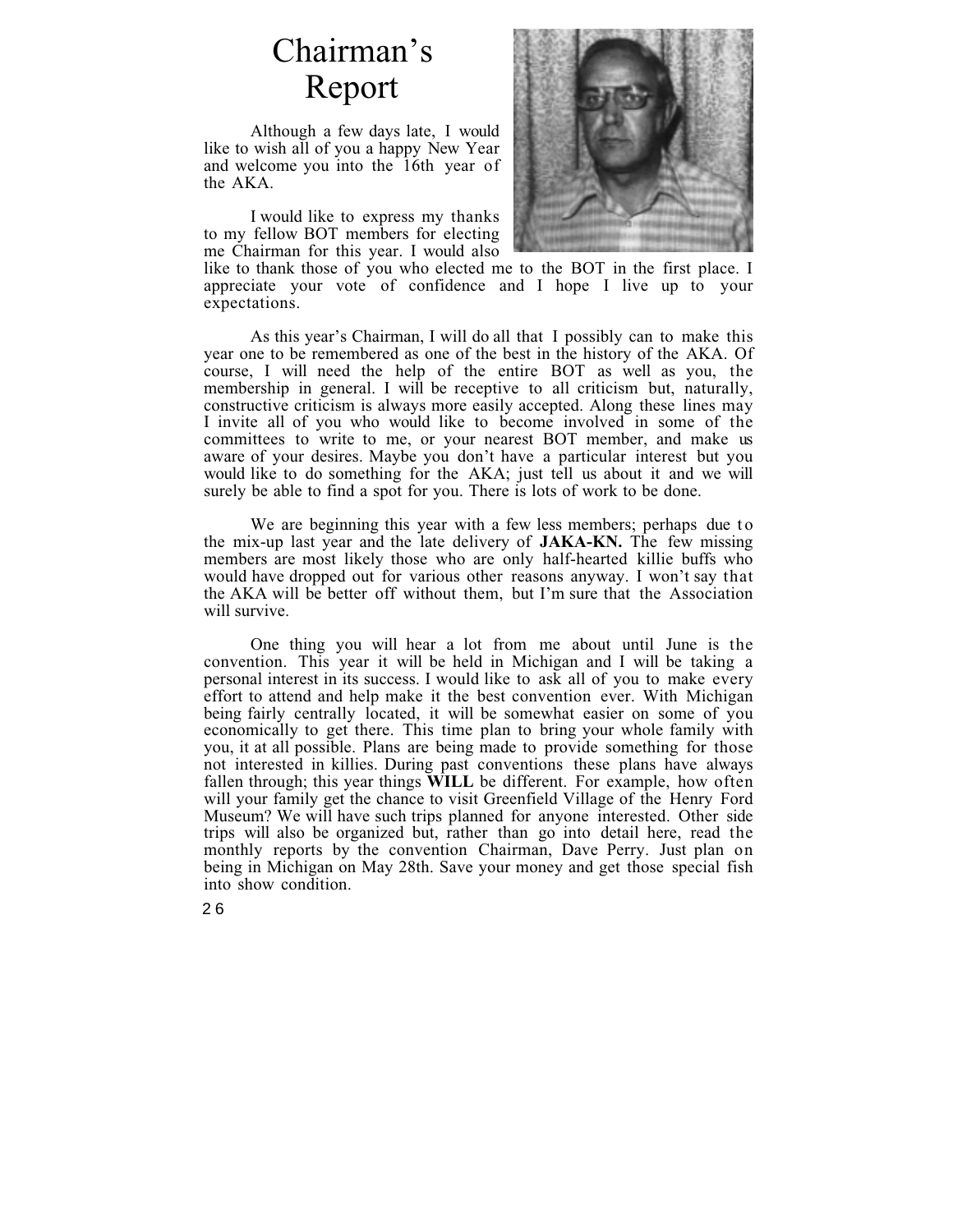Until next month, good luck and good health to all. May the new year bring nothing but good fortune.

*Fred*

## **JUDGING CLASSIFICATION FOR 1976 CONVENTION**

The Board of Trustees has approved a new set of judging classifications and rules to be put into effect for the 1976 convention. Tony Terceira and Al Castro are responsible for the changes in the point system. Now that there will be more chances for winning at the

convention, it is hoped that everyone in the AKA will make an extra effort to prepare those prize-winning fish for the show in 1976. The new classifications and rules are:

- I. North and Central America (except *Rivulus)*
- II. South American Non-Annuals (all *Rivulus)*
- III. South American Annuals A. *Cynolebias, Simpsonichthys, Campellolebias* B. Other South American Annuals
- IV. *Nothobranchius*
- V*. Aphyosemion*
- A. *arnoldi, batesi, cinnamomeum, filamentosum, gulare, gul. schwoiseri, kribianum, robertsoni, rubrolabiale, seymouri, splendidum, walkeri* and related soil spawners.
- B. *gardneri* group *(gardneri* strains and *mirabile* strains), *scheeli, marmoratum, exiguum* complex *(exiguum* and *bualanum* strains), *bamilekorum, oeseri, ndianum, puerzli,* and related species
- C. *bivittatum* group *(riggenbachi, loennbergi,* etc.) *calliurum* group  $\partial$  *australe (cameronense, obscurum* and *raddai) franzwerneri, wildekampi, celiae* and related species.
- D. (Congo and Gabon) *elegans* group *(elegans, lujae, christyi, schoutedeni, cognatum* and *melanopteron), striatum* group *(str. striatum, str. ogoense* and *str. microphthalmum) labarrei, georgiae* strains, *cyanostictum* and related species.
- VI. Blue Gularis VII*. Roloffia (Callopanchax)*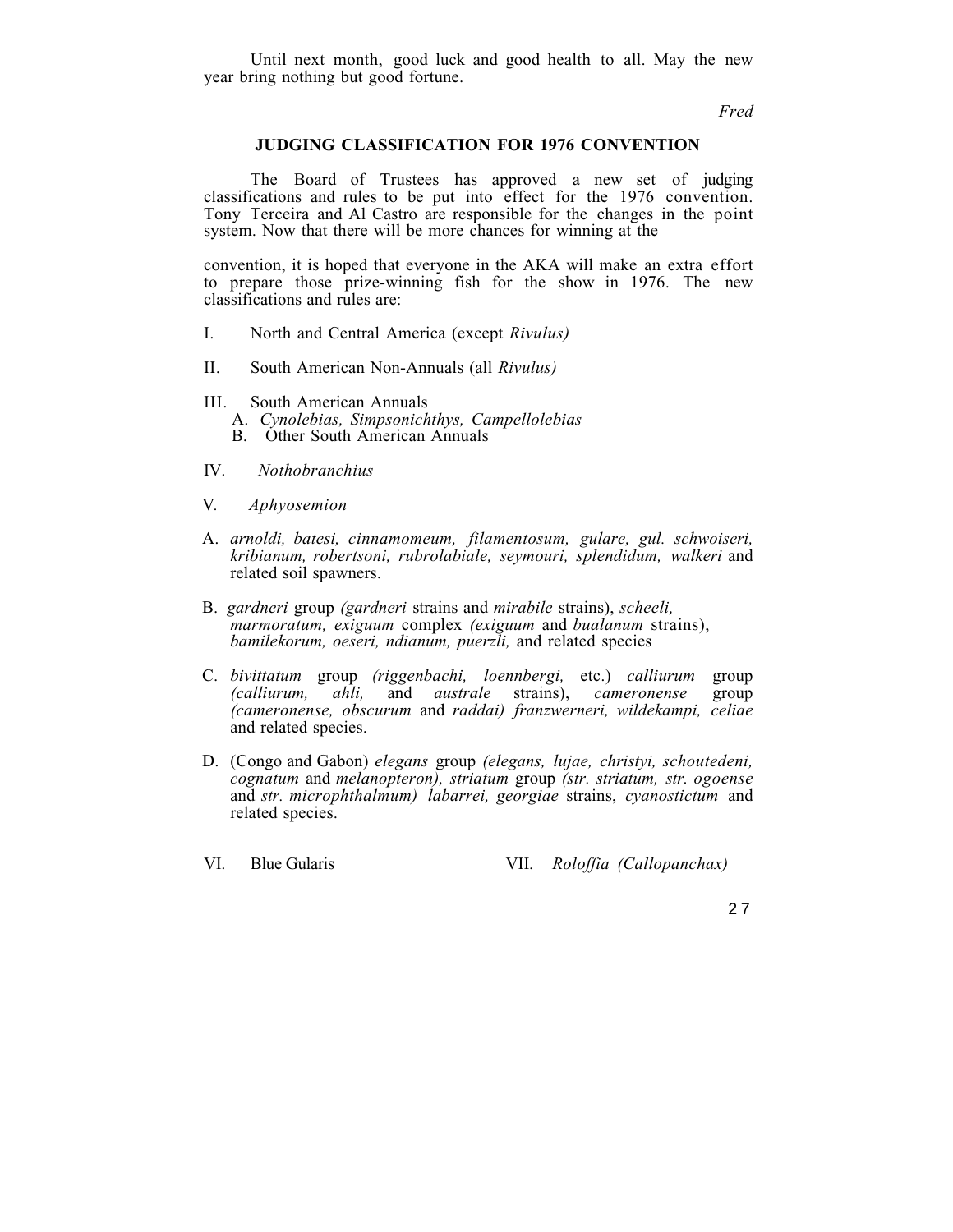- A. Large (adult size) including, but not limited to *occidentalis, toddi, guineensis* and *monroviae*
- B. Small, including, but not limited to *geryi, petersi, chaytori, bertholdi, liberiensis, viridis,* "caldal," *roloffi, maeseni*

VIII. *Epiplatys, Pseudepiplatys* and *Aphyoplatys*

- IX. Other African
- X. Eurasian
- X1. Matched Breeding Pairs (2)- (provisional in 1976)

## METHOD OF JUDGING

- A. No trophy or ribbon will be awarded to any fish receiving less than 70 points, regardless of the total number of entries in that particular class.
- B. All entries will be judged on individual judging slips which will be
- I. made available to each entrant upon request.
- C. The name of the person whose entries appear in the show shall be displayed on the tank after the judging is completed. Fish submitted for auction only may have the donor's name on the tank at his option.

## APPROVED POINT SYSTEM Proposed Revised Point System:

| <b>FINS</b> |    | <b>BODY</b>         | <b>COLOR</b>         |    |
|-------------|----|---------------------|----------------------|----|
| Caudal      | 10 | Size & Shape 5 SIZE |                      | 15 |
| Dorsal      |    | Condition           | 5 HEALTH             | 10 |
| Anal        |    |                     | 10 DEPORTMENT        |    |
| Others      |    |                     | <b>COMPATIBILITY</b> |    |
|             | 30 |                     | (male/female)        |    |

60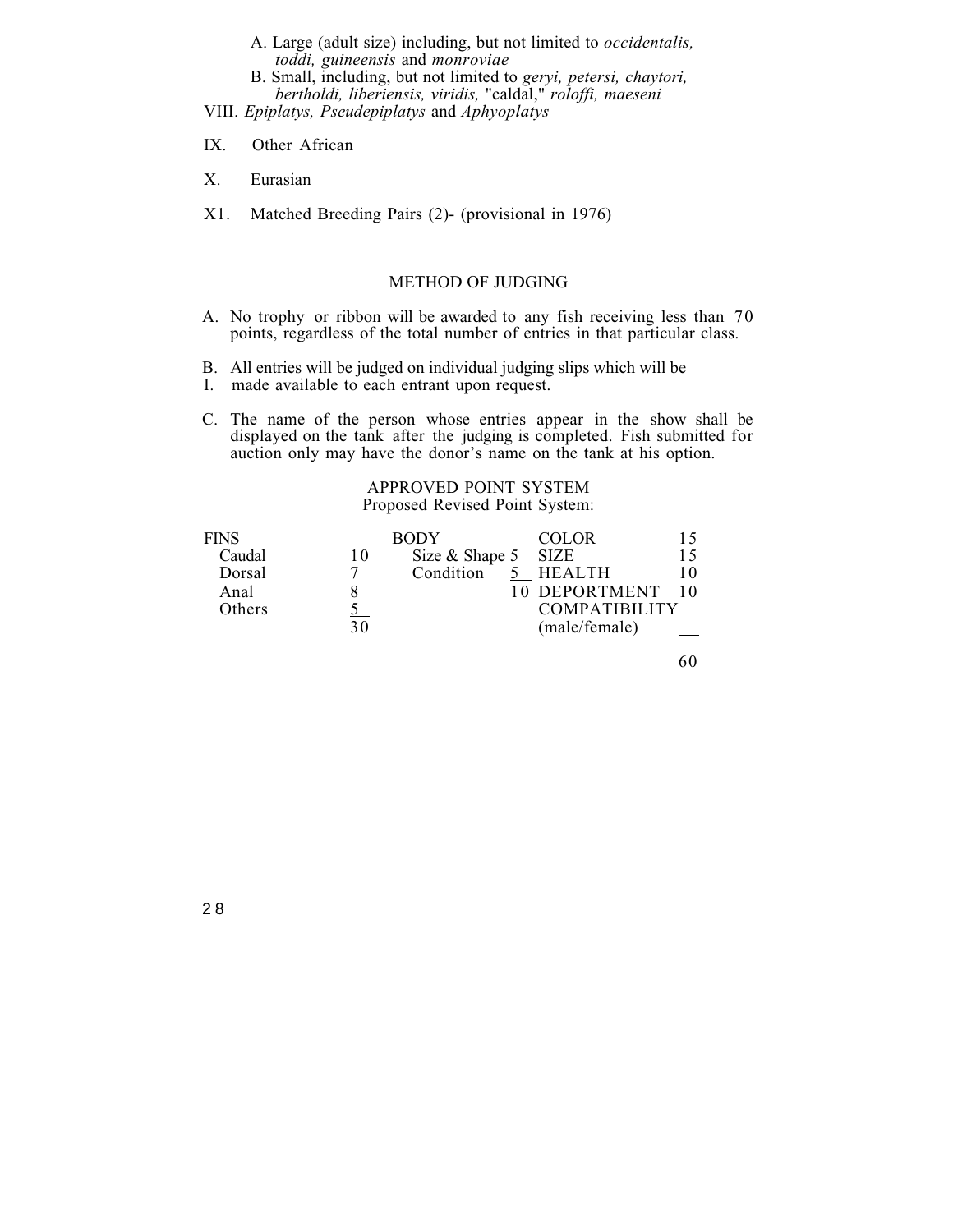## TAPE PROGRAM

Effective at once: all cassette tapes from the Tape Program will cost \$2.75 each. This is for a C-60 Cassette and includes insurance and postage.

Four (4) new pre-recorded tapes are currently available. All of these were made by Wayne Lewis. They are available at the cost of \$2.75 each. (Please note that these tapes are available only with the programs listed. Please don't ask for them in any other way.) Order by number:

Mini-Workshop Series #1, #2, #3, or #4.

## **Mini-Workshop Series Index**

- Tape #1 Introduction & the 251 Sponge Filter / Divided Tank Breeding Technique
- Tape #2 The 250 Brine Shrimp Hatcher / Killi Trash Can / Plastic Funnel-Undergravel Filter for 25c / Sears & the Diatom Filter / Leaky Air Valves
- Tape #3 Glass Rod Bed: Breeding Technique / Acclimation of Newly Acquired Fish / Psychology of Mop Picking / Air Supply for the Aquarium
- Tape #4 Closed End PVC Pipe Undergravel Filter / Simple Grid PVC Pipe Undergravel Filter / Multiple Grid PVC Pipe Undergravel Filter / PVC Pipe Airstone Aerator

*Dave Machell* Tape Chairman

#### **Your 1976 Renewal Form**

. . . contained a statement which was misinterpreted by many, so, I offer this explanation: With our application for Second Class postage rates we are under some new Federal regulation requirements, one of which requires that a certain amount of our dues be used only for the publication of **JAKA-KN** and nothing else. We have determined this amount to be all of the dues except for 500.

When I printed the 1976 renewal forms I changed the dues amount, but carried the \$8.00 figure for **JAKA-KN** from 1975; it should have been \$9.50. A person *cannot* receive a years subscription to **JAKA-KN** for \$9.50 - the dues are \$10.00.